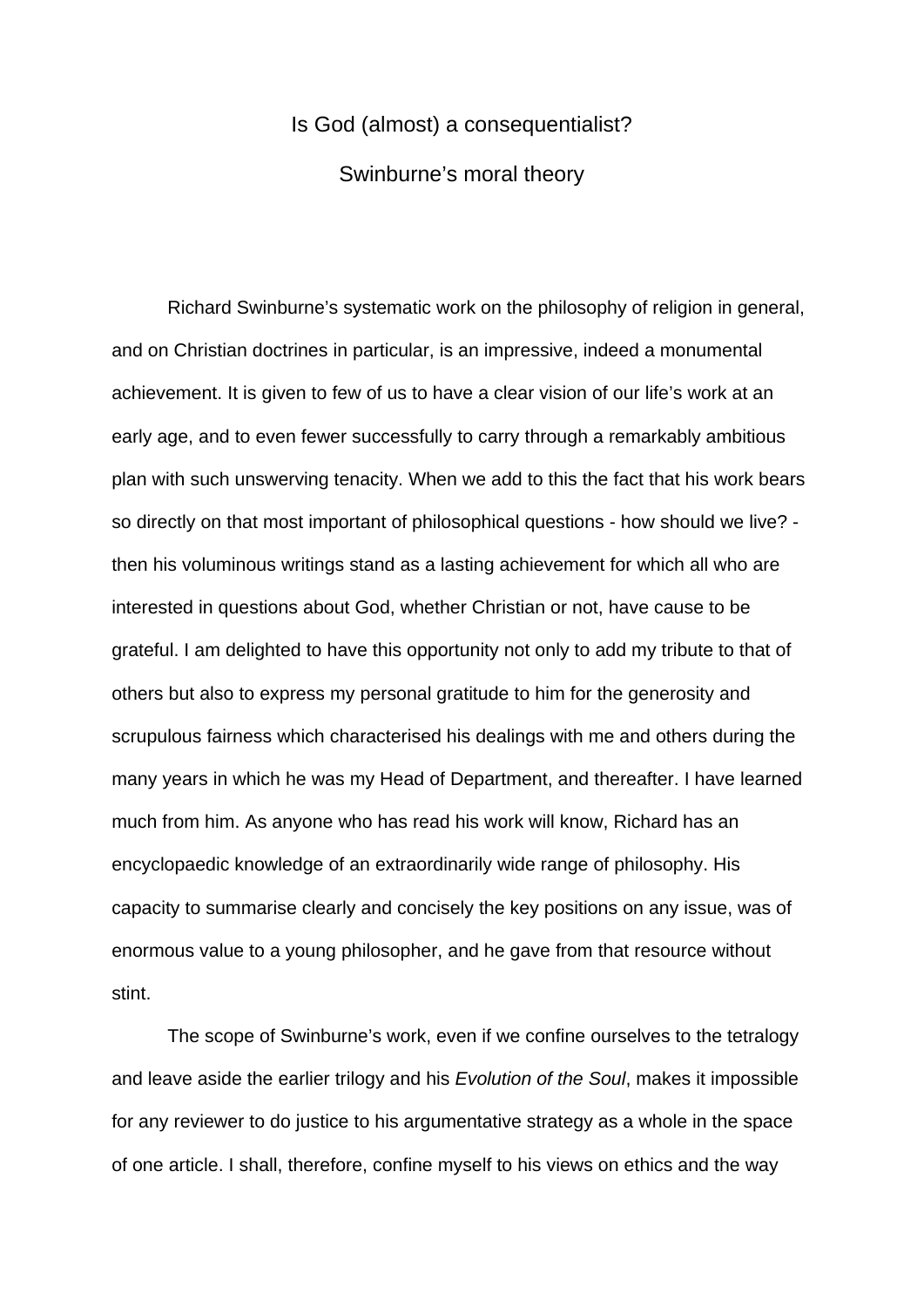they bear on our relationship with God and, particularly, on the problem of evil - a problem which, as he rightly remarks, all morally sensitive people will at some time find troubling (Swinburne, 1998, p. 23).<sup>1</sup> I shall further restrict that discussion to the issue of whether God has a right to create a world in which his creatures suffer in order that good may come.

Even that task would be impossibly wide-ranging were it not for the fact that I find myself in agreement with much of the moral framework which Swinburne employs. So I shall here briefly list these agreed points under four heads without attempting any further defence. (This is not to say that there are no disagreements of detail underlying some of these broad claims.)

*Metaethics* There are objective moral truths. Fundamental principles are necessarily true and known by reflection (Swinburne takes them to be analytic, whereas I hold them to be synthetic). Truths about what any agent should do on any occasion will depend on the contingent circumstances in which the agent finds herself. *Normative ethics* The structure of moral theory is deontological rather than consequentialist. People are often under an obligation to do an action even if by doing so they would produce less good overall than they could by acting in some other way. There is room for supererogation: meritorious actions that go beyond duty.

*Euthyphro dilemma* That God has commanded or forbidden some action or kind of action is morally relevant to the moral status of that action. This is not because fundamental principles are dependent on God's will (they cannot be because they are necessary) but because, if there is a God, we are under obligations to him to do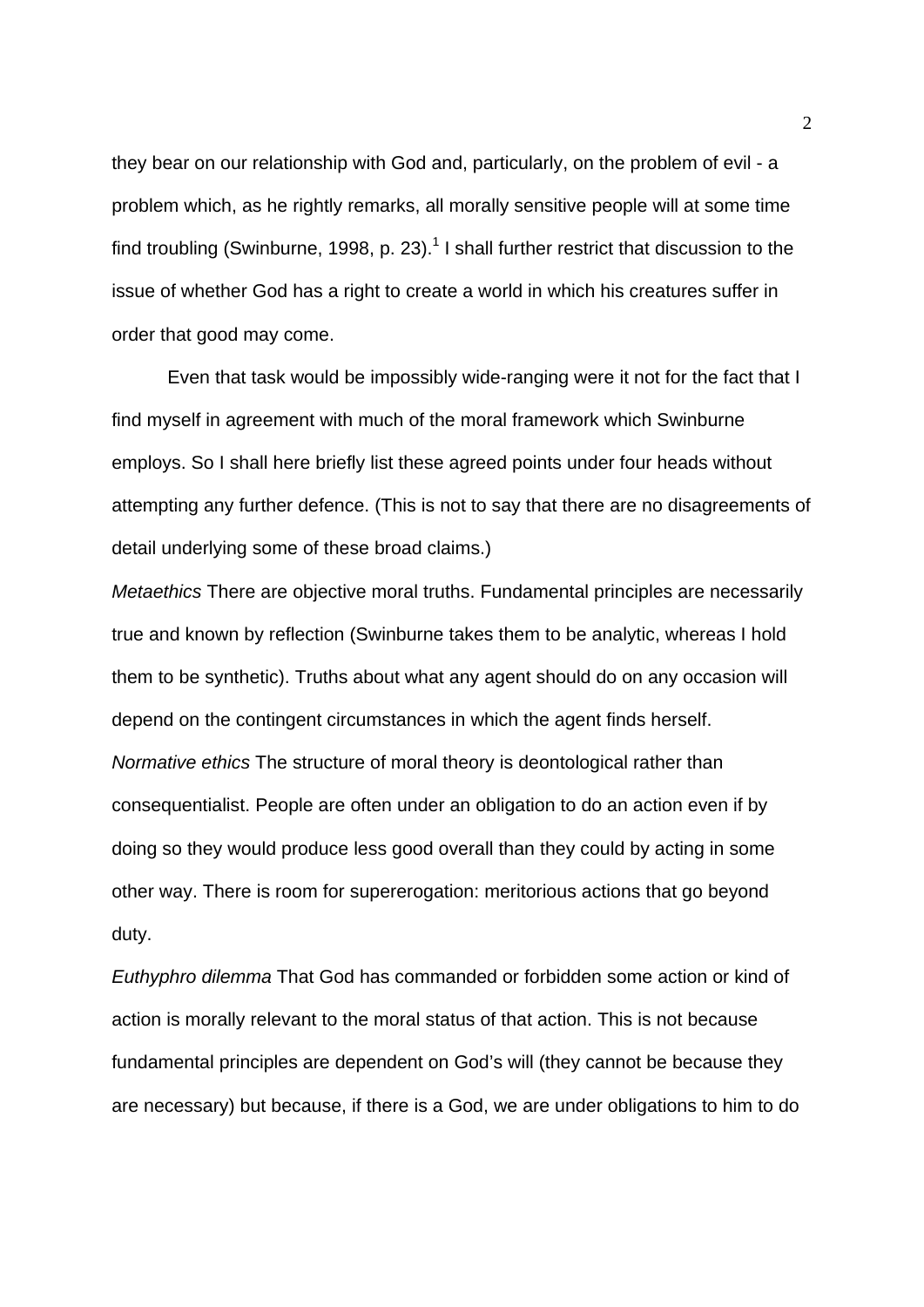his bidding in virtue of our relation to him - one significant duty being that of gratitude.

*Virtue and well-being* The correct conception of well-being is (to a degree) moralised: the virtuous person's life (and not just the world) is the better for her virtue.

One of the great strengths of Swinburne's work is its systematic structure; the metaphysics, epistemology, philosophy of mind and ethics all mutually support each other. Swinburne's account of ethics is, in some respects however, less systematic than one might wish. Throughout his works he gives examples both of obligations and of what kinds of thing are good or bad (appealing, quite properly, to our moral intuitions for support) but he nowhere gives a complete list of fundamental principles or a full account of what things are intrinsically valuable and why. It is thus sometimes difficult to see how these various principles and values are supposed to hang together, and what conception of moral agents and their relations to each other underlies them. There is also a tendency to let the single example, or a swift appeal to analogy, carry more argumentative weight than they can really bear. Getting these matters right, however, is vitally important for theodicy, since we need to be clear about what obligations we have to God and, crucially, what obligations he has to us.

Swinburne's theodicy essentially appeals to various versions of the greater goods argument, especially the good of having the opportunity to make serious moral choices and to take responsibility for each other, and the goods of character (such as courage and compassion) that are exhibited when we respond correctly to moral demands. Consequentialists have no problem with the moral structure of greater goods arguments. If an agent can bring about a greater good by introducing a bad then he morally may (and, for all except satisficing versions of the theory,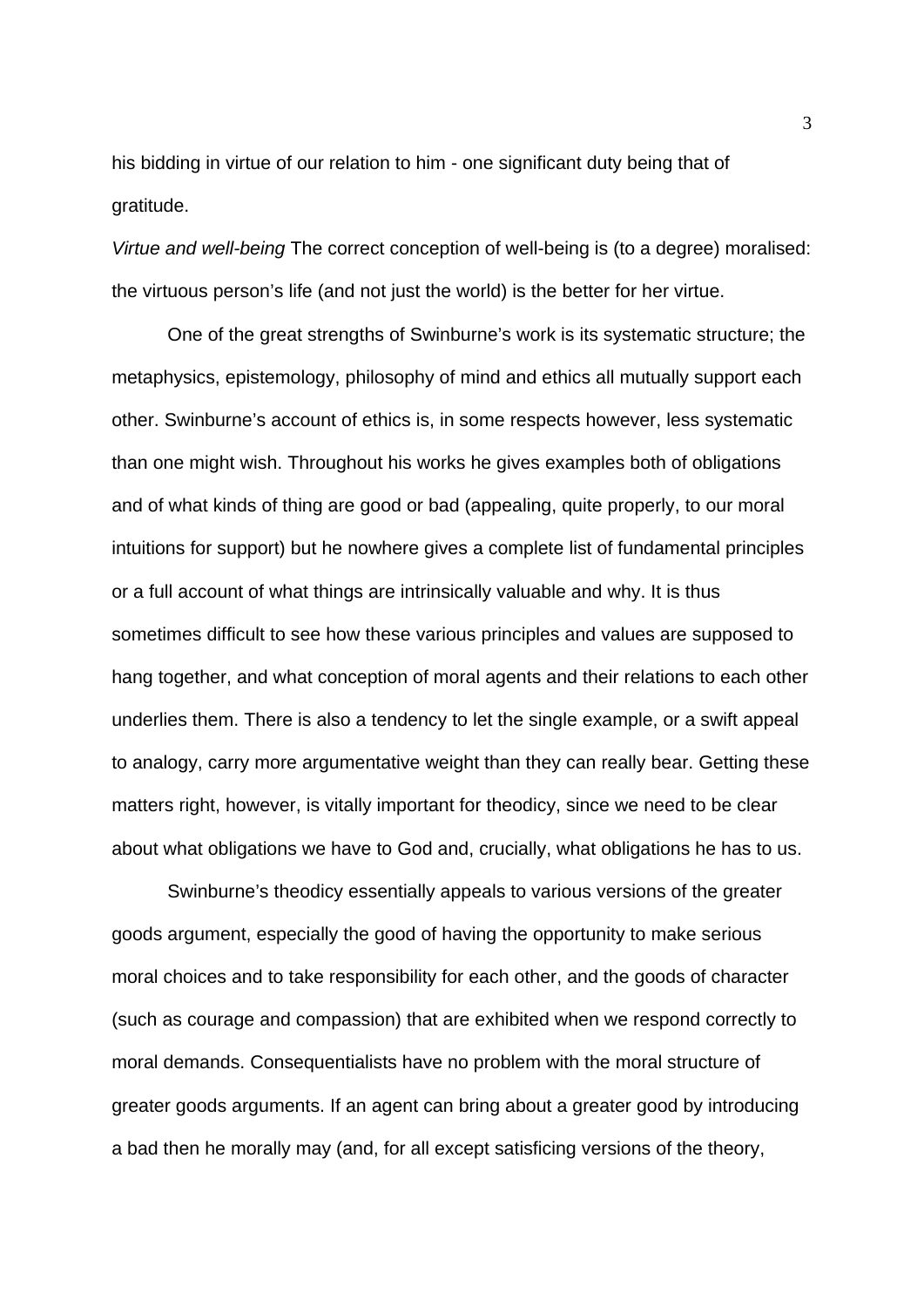must) do the bad that the good may come. So the only issue for the consequentialist theodicist would be whether there is indeed a balance of good over bad. Deontologists, however, hold that there are circumstances in which it would be wrong to bring about the greatest good. In deploying the greater goods theodicy they thus have a double barrier to jump. They must show not only that the world is, on balance, better for the existence of the bad things, but also that God has the right to put creatures in a world in which there are so many bad things. Swinburne has always seen that he needs to show both, but in the last volume of the tetralogy, *Providence and the Problem of Evil*, he gives us his fullest statement yet of the case for each. In this paper I shall concentrate on his defence of the claim that God has a right to create us in a world in which we are liable to great evils. I shall draw on an earlier paper (McNaughton 1994) in which I raised difficulties for his earlier and less developed defence of this claim in *The Existence of God*. I begin by looking more closely at deontology in general and the duty not to harm in particular.

No doubt partly because of the problem for deontology of the double barrier, it has sometimes been suggested (e.g. by Butler 1914, 199-200, Sermon XII) that while we should embrace deontological principles, God is a consequentialist. He has a general duty of care for the whole of creation, while we have more limited responsibilities. But consequentialism is generally held to produce very counterintuitive results when tested against our moral intuitions. In particular, it seems to license harming one person to produce good for others. Consequentialists try to mitigate this by various well-known ruses which suggest that consequentialist agents will behave, and perhaps even think, much more like us than might at first appear. Since these stratagems all depend on the agents in question being imperfectly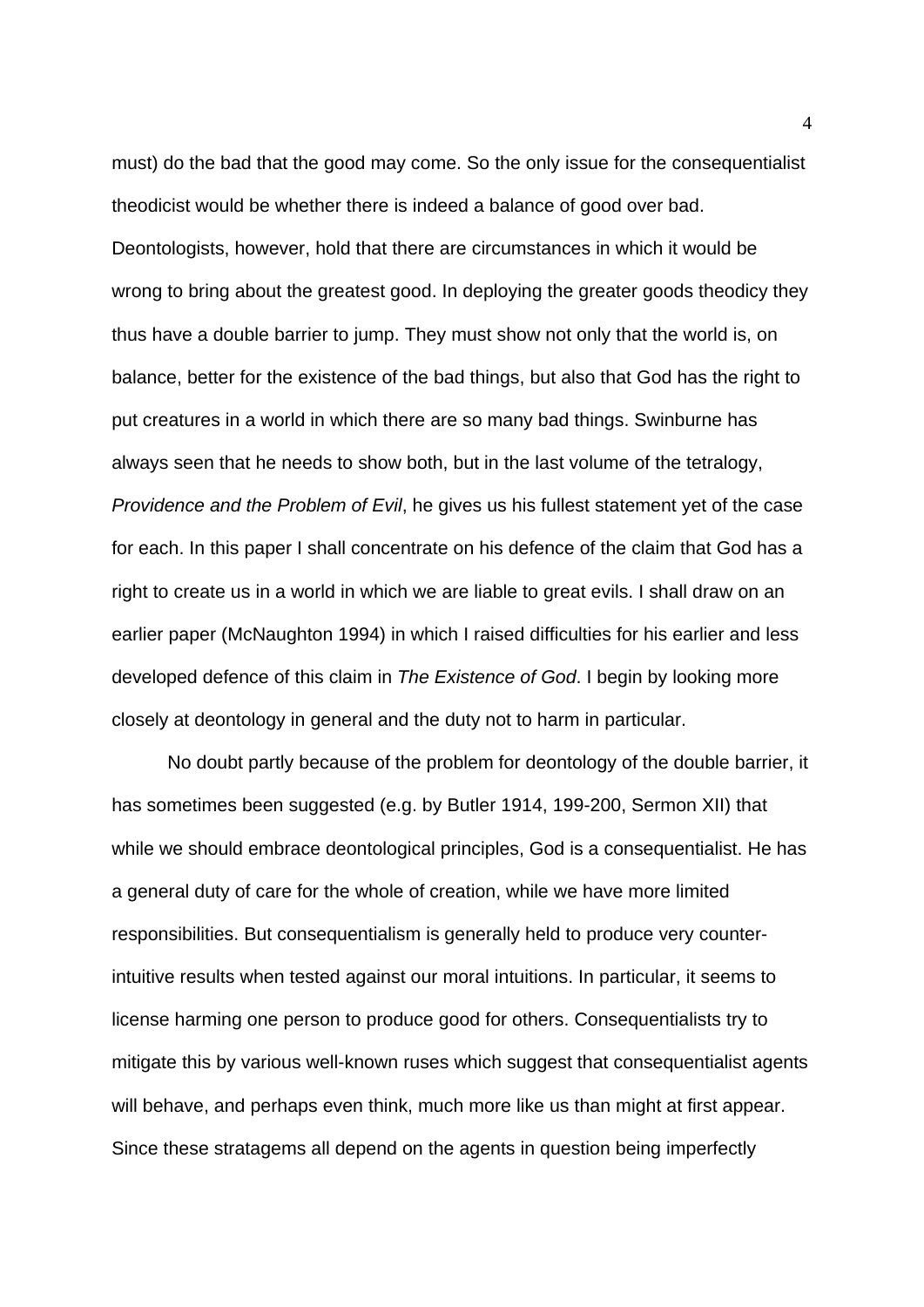informed and motivationally limited in some way, it is doubtful if they would apply to God. A consequentialist God would thus appear to be a morally unattractive figure. Swinburne does not, of course, portray God as a consequentialist, since he holds a deontological view. As we shall see, however, it turns out that on Swinburne's picture God is not under the same constraints as we are. It is true that he is under *some* constraints, so the picture is not quite a consequentialist one. But I shall show that, in effect, these constraints put virtually no limits on God's freedom of action. To all intents and purposes God is morally free to act to promote the general good, even at terrible cost. In my view, Swinburne does not succeed in showing that God does have a right to act in this way. And even if Swinburne's argument is successful, the result is a God whose relation to us is very unlike that of a parent to his children.

I begin by sketching in the main features of a deontological system. It will standardly have the following four broad categories of duty.

1 Duties of beneficence

2 Duties not to harm (non-maleficence)

3 Duties of justice or fairness

4 Duties arising from one's relationship with particular people - family, friends, benefactors etc. (positional duties).

In addition, many deontological systems, including Swinburne's, hold that the duty of beneficence is limited, which leaves plenty of room for supererogatory goodness. Note that the last three duties place restrictions on our right to bring about good results; it may sometimes be wrong to bring about some good (e.g. when we have to break a promise to do so).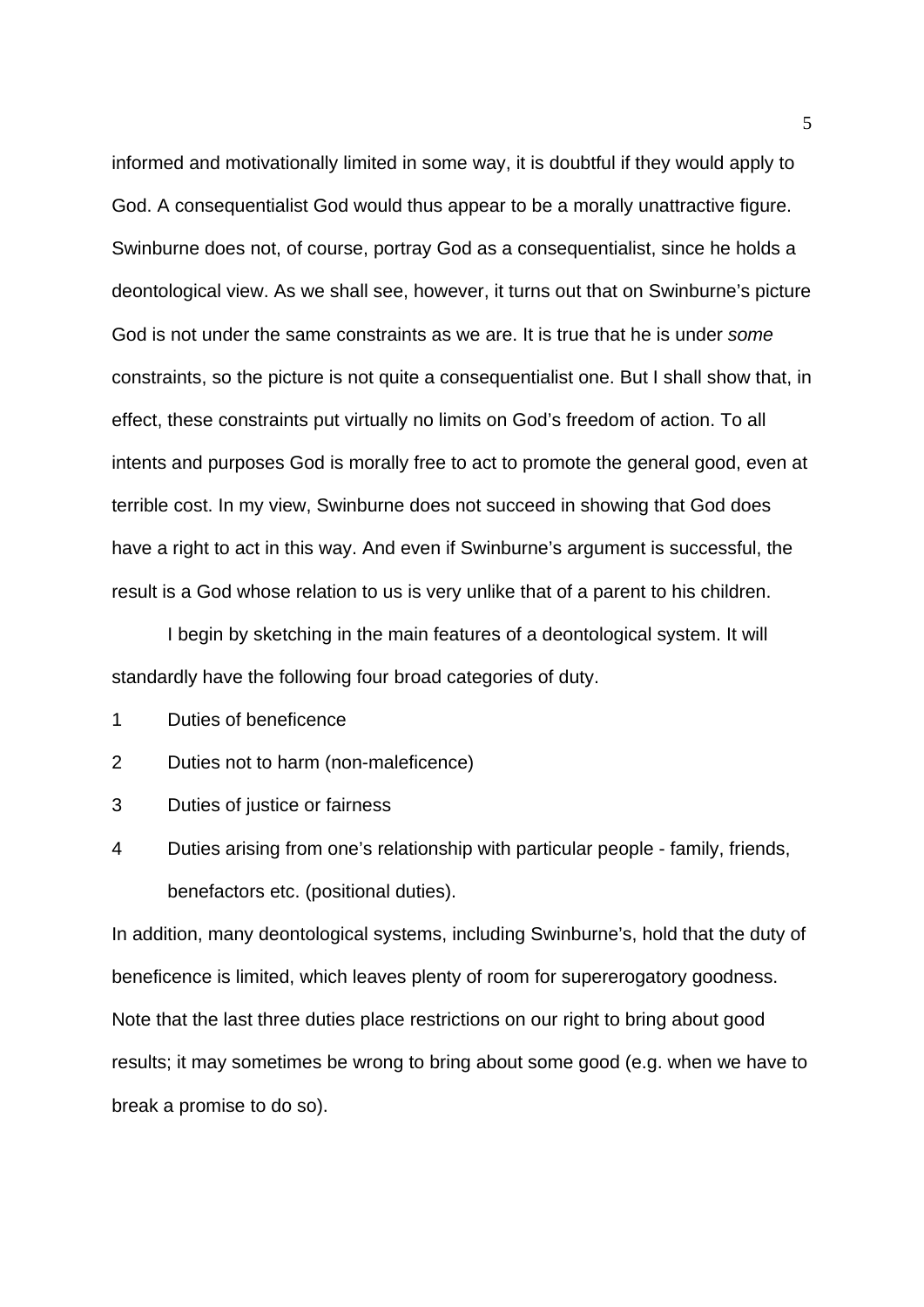Swinburne rightly stresses the importance of positional duties (1989, 70); we enter into a wide variety of relationships in the course of our lives and each brings with it a number of duties or obligations. Just what obligations we have depends on the nature of the relationship. Relationships characteristically involve indebtedness of various kinds. Prima facie, some obligations are ones the agent voluntarily imposes on herself (the institution of promising being the prime method for doing this) and some are not (such as the duty of gratitude for benefits received). Swinburne sometimes writes as if promise-keeping and gratitude were the only kinds of duty (1989, 20; 1989, 70; 1993, 185; 1994, 65; 1998, 10). But at various points he states or implies that there are duties both of beneficence and non-maleficence. These two duties do not depend on any prior special relationship and are thus sometimes called general duties. If I have duties to the needy it is in virtue of their needs and my ability to help. And the duty of non-maleficence seems to be owed by all moral agents to all sentient beings just in virtue of their having interests.

With respect to obligations to help the needy, Swinburne writes, perhaps rather cagily, that it is 'perfectly plausible' to recognize that there is a'general principle of benevolence; what he wishes to insist on is that any such principles are sufficiently limited in scope to leave room for the supererogatory (1989, 22). Does Swinburne hold that there is a general obligation not to harm as such? Of course, as Swinburne points out, whenever we wrong someone we harm them just in virtue of wronging them. If we violate one of our positional obligations, say by breaking a promise, we harm them in virtue of wronging them by breaking our word. But for there to be a general duty not to harm which is independent of our other, positional, duties, it must be the case that we can wrong people in virtue of harming them, e.g.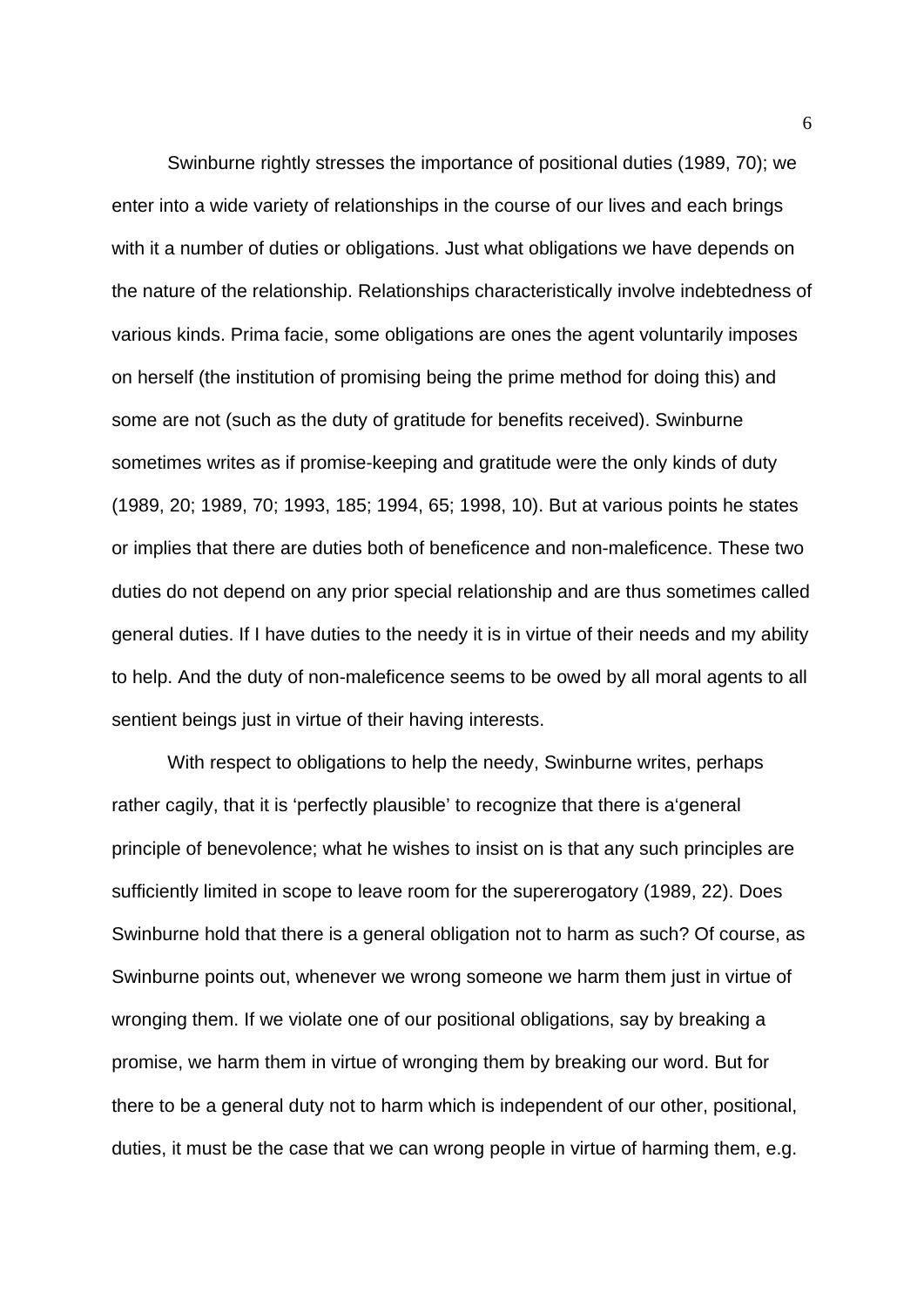by depriving them of some good or causing them to suffer. $^2$  That is, a general duty not to harm appears to be a duty not to damage people's interests. Swinburne's position on this question is complicated by the fact that he holds that there is an asymmetry between God's duties and ours in this respect.

Swinburne certainly takes the view that humans have a variety of duties not to harm other humans and (to a more limited extent) animals. We have 'negative obligations not to harm others in various ways' (1998, 225). He mentions, at various places, that it is wrong for us to wound, (1998, 5) maim, or kill, (1998, 142) torture children, or commit genocide (1993, 210). But, he suggests, only some of these obligations apply to God. In some of his earlier writings (1993, 185; 1994, 203) he expresses this by saying that God is under a more limited set of obligations than we are. $3$  In particular, Swinburne claims, God has the right to end our lives and the right, within limits, to impose very serious harms, not only for our own good, but for the good of others. Since he has these rights he can, by extension, authorise another agent, such as a human, to kill or to steal, even though it would otherwise be wrong for a human to do this. But there are certain things that it would be wrong for God to do. These include lying, breaking a promise, and systematically misleading his creatures. He has no right to order genocide, or the torture of children. (He also mentions doing bad things without a good purpose but we can leave those on one side since consequentialism, and indeed any decent moral theory, imposes those minimal limitations.)

What is the difference between us and God that grounds this distinction? In brief, it is that carers have rights, in virtue of fulfilling their duties of care, to inflict bad things on their charges for the good of others. But God has a much greater duty of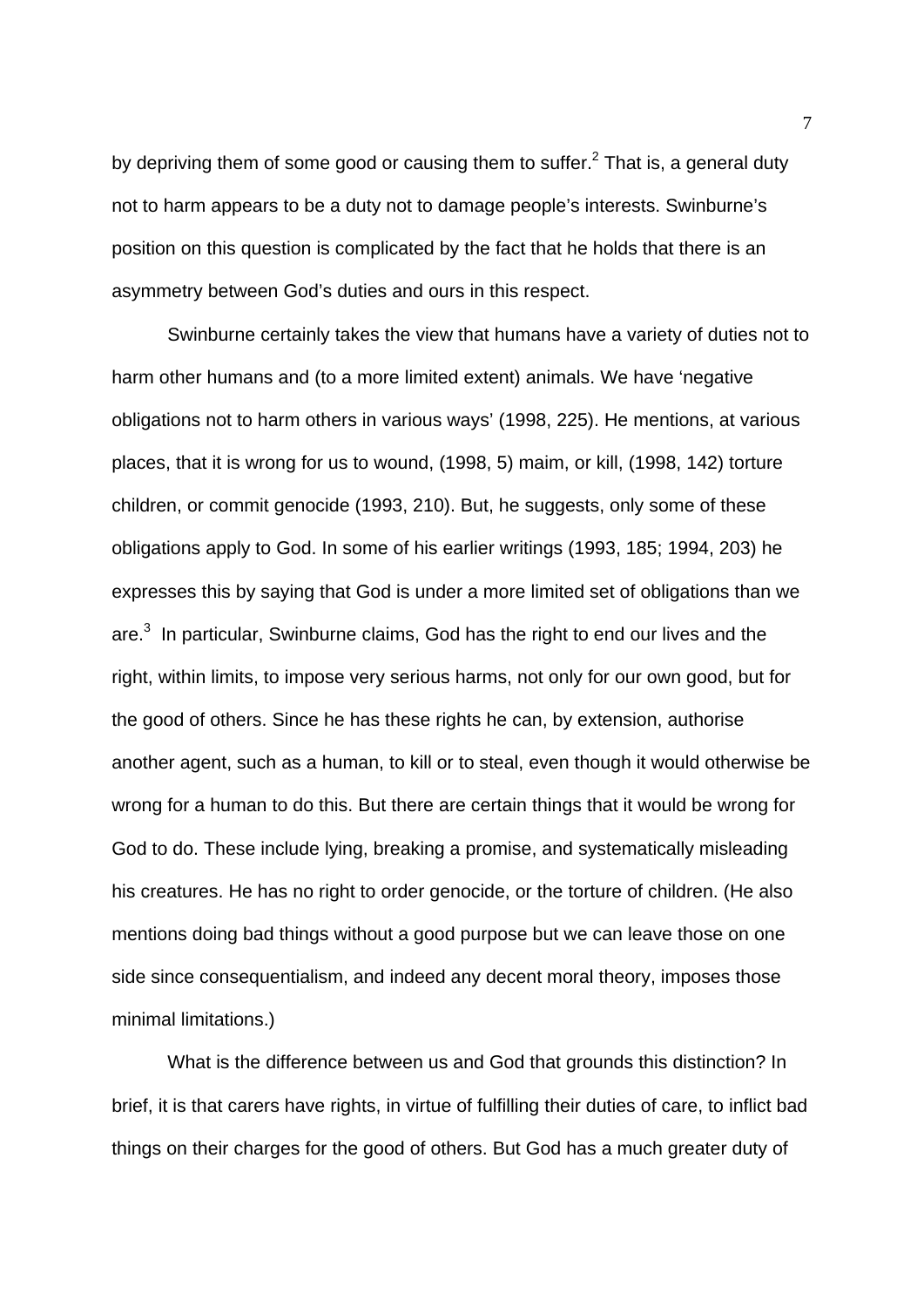care than us and so much greater rights to arrange things so that humans suffer in order that such important goods as responsible freedom and the possibility of character development come about. God's rights in this area are limited only in that the lives of each of his creatures must contain more good than bad: '[h]e must remain on balance a benefactor' (1998, 231). In addition that there are some limits to the length and intensity of the bad states and to how much bad you may be subject to before getting something good (1998, 232).

We have seen that deontology places limits on what agents may do to promote the good. But it turns out that, for Swinburne, God is, in practice, under no real constraints, as far as this world goes, in his pursuit of the good. The limitation that God 'remain on balance a benefactor' would impose some limitation if it were not for the fact that there is an after-life. Swinburne recognises that there may be people whose lives on earth are not good overall. To fulfil his duty to them, however, God can and will compensate them in an after-life. He is thus not restricted by having to arrange things so as to ensure that no-one's *earthly* life is not worth living. The limitations about extent and intensity of suffering don't appear to pose restrictions either. The former can be met by making life finite. And the intensity of suffering would in any case be limited by the requirement that there be no more suffering than is needed for freedom and the development of moral character. The only other constraints on God, according to Swinburne, are the duties of fidelity and gratitude.<sup>4</sup> Swinburne himself claims that, in the case of God, these obligations are voluntarily assumed (1998, 10) and so God can avoid placing himself under them if that would frustrate his plan. So, despite the deontological framework in which Swinburne's moral philosophy is placed, God is under virtually no more constraints in imposing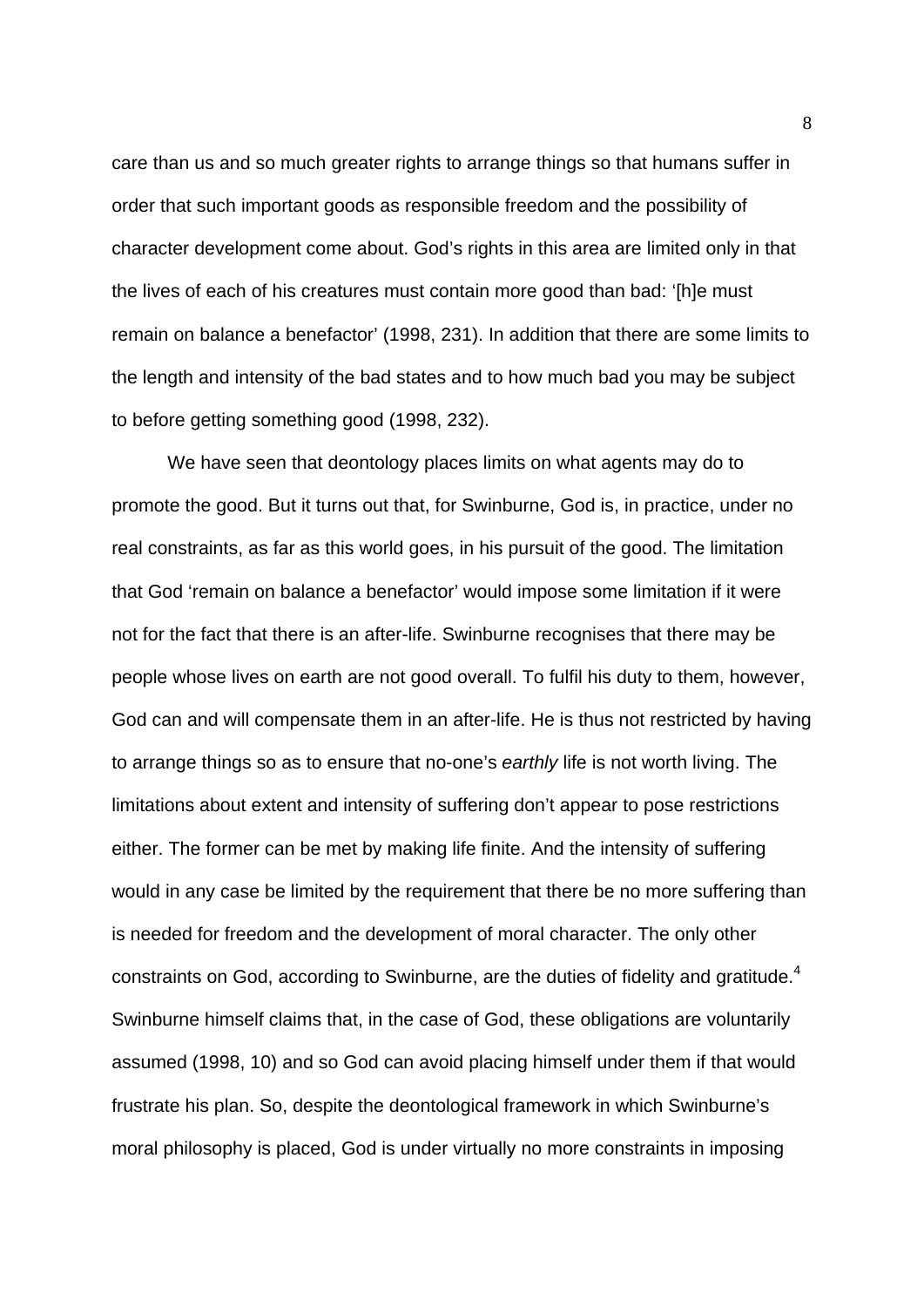the bad for the sake of the good than he would be on a fully blown actconsequentialist account.

Before examining in detail Swinburne's argument to show that God has a much greater right to inflict bad things on people than we do, I need to say more about the duty not to harm and how it bears on the problem of evil. I start with an intuitive conception of harm. To harm someone is to damage their interests by doing things like hurting them, damaging their physical or psychological health, depriving them of liberty and so on. Sometimes harming someone is morally acceptable. For example, to save them from worse harm, or when inflicting a justified punishment, or when the person harmed is a willing volunteer seeking to achieve some considerable good. But it is generally accepted that it is wrong seriously to harm innocent people, without their consent, even when it is done for the general good.

But what exactly is meant by saying that acts that harm in this way are wrong? In my view, the best way to think of it is that moral agents have what Ross (1930, 19-20) called a *prima facie* obligation not to harm others and that this obligation is underivative in the sense that it does not rest on a more basic duty. To say that harming others is *prima facie* (or, as I would prefer to put it, *pro tanto*) wrong is to say that the fact that an action harms others is a wrong-making feature. In so far as an act is one of harming, it ought not to be done.<sup>5</sup> But that fact does not settle whether an act of harming is actually, or all things considered, wrong since there is the possibility that there will be some moral consideration on the other side which will make the act overall right. Thus, to use an example Swinburne employs on several occasions it might be right to send your child to the local state school rather than to a private one, even though they may suffer a little, because of your obligations to your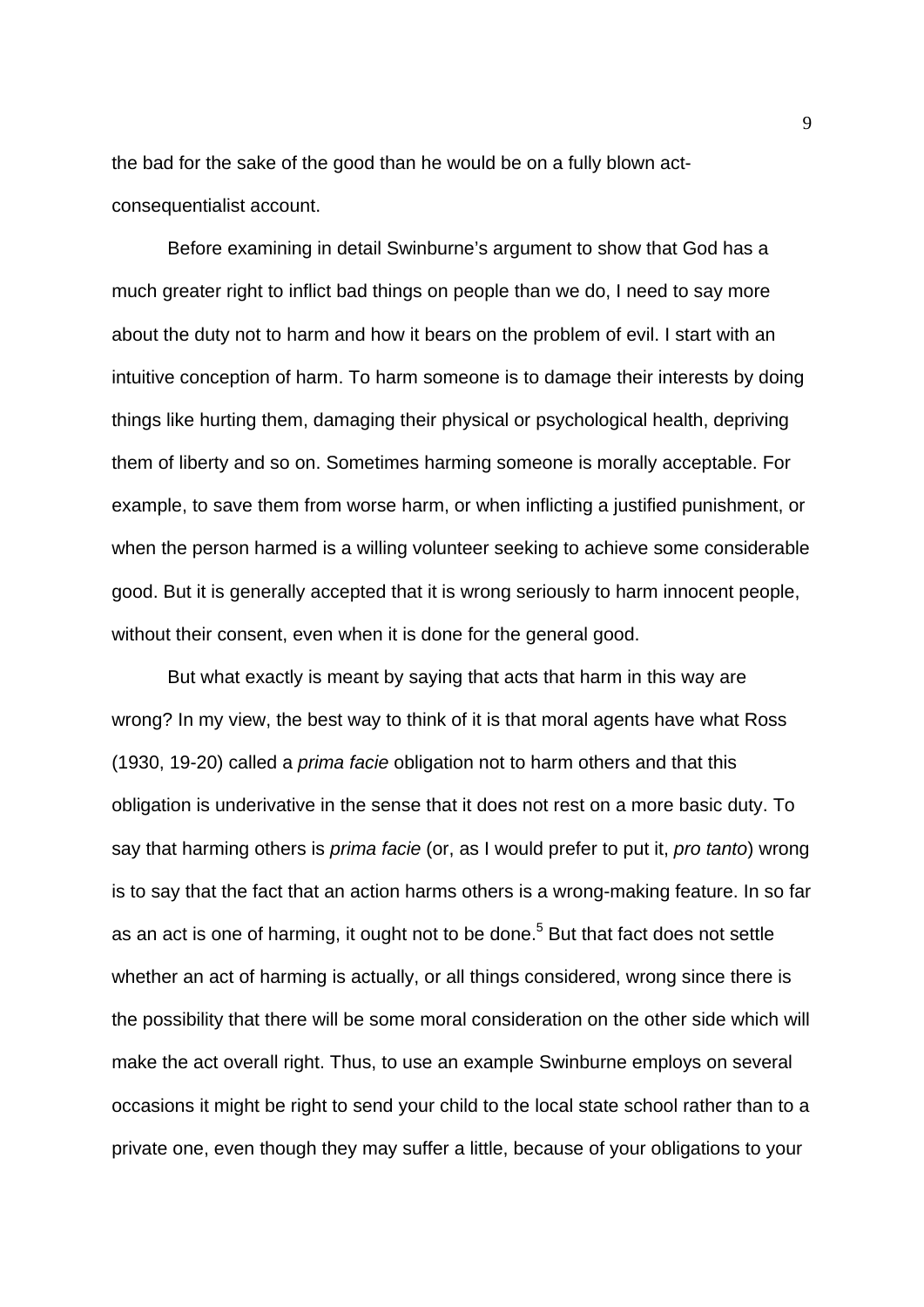community to improve social harmony and support communal provision of education (1989, 128; 1991, 218; 1994, 220).

Is there really a duty of non-maleficence *distinct* from the duty of beneficence? Might it not be the case that any obligation I may have not to harm is derivative from the general obligation of beneficence? If it were, then so long as the balance of wellbeing produced by my action was positive, my act would be right. Ross, to my mind convincingly, argues that this is not so, by asking us to reflect on cases in which we could, by harming B, produce a slightly greater benefit to A (Ross 1930, 22). Almost everyone has the intuition that it would be wrong to do so, as even consequentialists concede.

If that were all there were to the harm principle then theodicy along Swinburne's lines would be difficult but not impossible. For an act of harming might still be justified if there were a sufficient weight of moral reasons on the other side. But I believe our intuitions go further. As we have seen, there has to be quite a lot on the other side to justify the infliction of even a comparatively small harm. So, if the harm is sufficiently serious, if it is a horrendous evil, it seems that nothing on the other side could be sufficiently important to outweigh the moral reasons we have not to commit such terrible harm. (I hope no-one will say that the difference between a lesser harm and a horrendous harm is *merely* a matter of degree, if that is taken to imply that the dispute between the greater goods defender and his opponent at this point is about where exactly to draw a boundary within a grey area in which the judgements of morally sensitive people might reasonably differ. There is a grey area where we might reasonably disagree as to whether a harm is too great to inflict even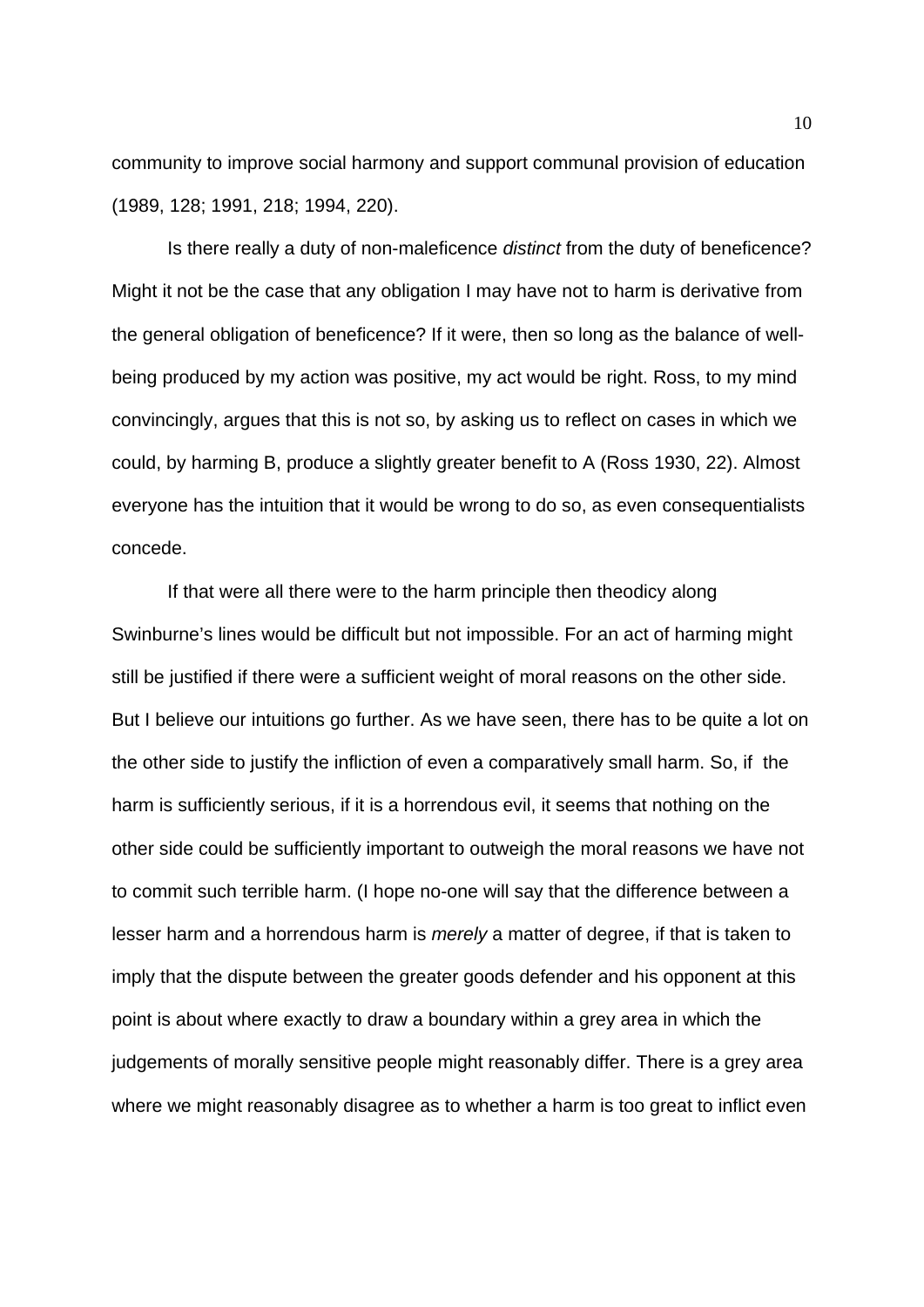for a considerable gain, but horrendous evils fall well outside any reasonable conception of where that area is.)

I think that the intuition that nothing could justify the infliction of a horrendous evil is correct, with one possible amendment. Some have argued that it might be overall right to commit a horrendous evil to prevent a catastrophe in which a large number of people would be made much worse off. The standard example is that it might be right to torture an innocent to prevent nuclear war. Perhaps. It might also be argued that, if our condition were already desperate, and would continue to be so, unless some great harm were done to an innocent, we might be justified in so doing, in order to save many from their wretched fate.<sup>6</sup> But what, on reflection, does seem clear is that it would be wrong to torture the innocent to make an already good situation even better. This moral belief is one which, I think, prevents many who are otherwise sympathetic to a greater goods theodicy from accepting it. For, as Swinburne rightly insists, God could have created a world of free agents who found it much less hard than we do to be morally good, and who lived in a world with many good things and few bad ones. So God's situation is not that of choosing between harming the innocent and being unable to prevent much further general suffering. It is between choosing a good world, with no very great evils, and creating a world with those evils and some great goods. The intuition is that one ought not to bring about the suffering of the innocent to make a good state even better.

I started with an intuitive conception of harm. Getting clearer about its precise nature is notoriously tricky. There are two relevant conceptions of harm here. On the first, someone is harmed by your action if and only if they are worse off than they would have been had you not intervened. The second is a moralised or *normative*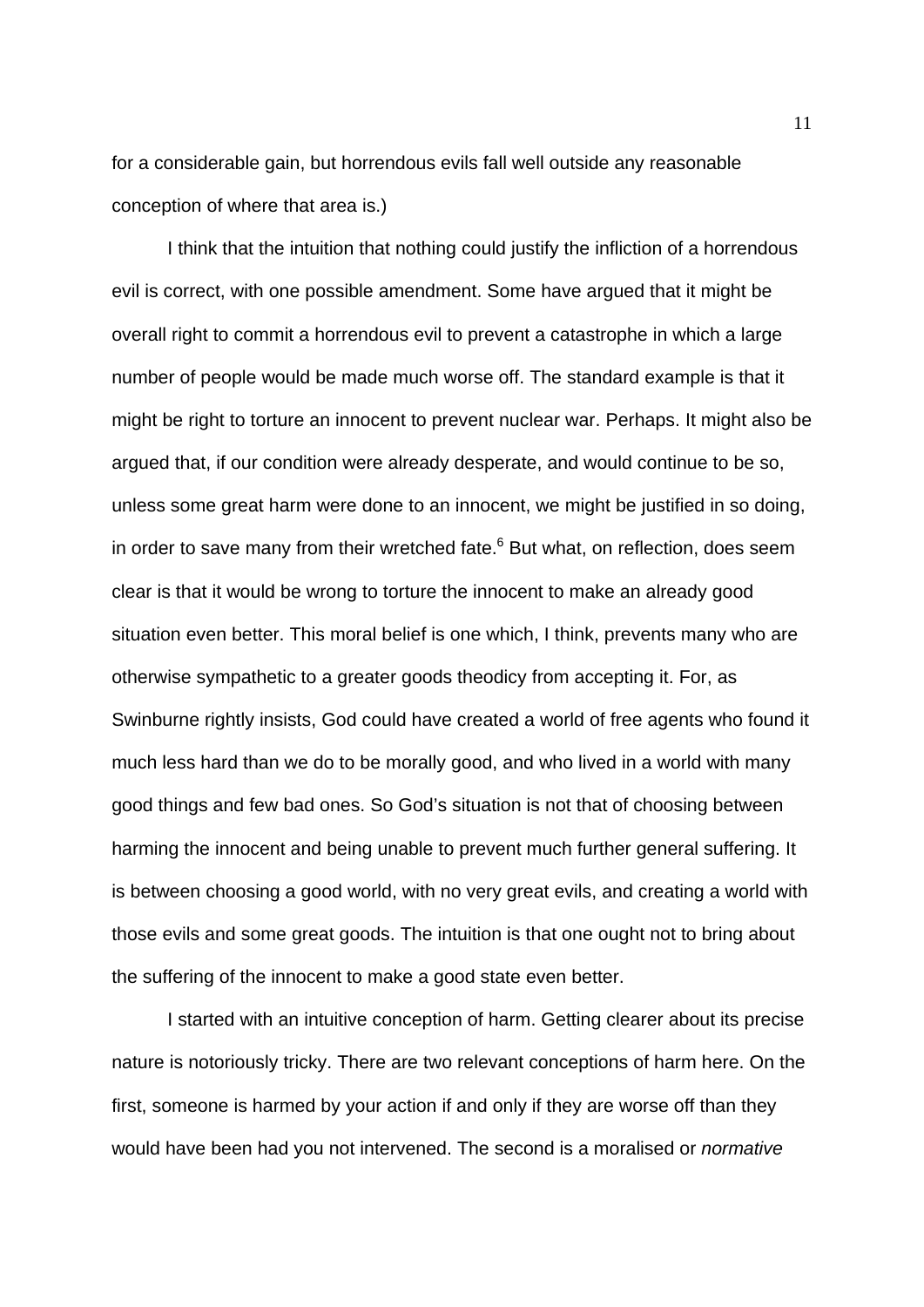conception of harm. To harm someone in this sense is to make them worse off than they ought to be, relative to some reasonable or acceptable standard. Application of these two criteria will often yield the same results, but sometimes they will come apart The first criterion sometimes produces counter-intuitive results whichever comparator class one takes, either the state of play before the agent intervened or what would have happened in the closest possible world in which the agent had not intervened. That is, there are cases where we would wish to say that someone is harmed even though, by the first criterion, they are not worse off than they would have been. For that reason, many writers prefer the second, normative, account. The normative account of harm cannot, however, cover all the things we wish to say about harm, so we cannot do without the first conception. Not surprisingly, it fails to cover cases where we wish to say that someone has been justifiably harmed. An example would be the infliction of harm in *just* punishment. We must here be using 'harm' in its non-normative sense. The offender would have been better off had the state not intervened to inflict the penalty, but he is not worse off than he ought to be.<sup>7</sup>

We might note in passing that appeal to the normative conception of harm fits in with our intuitions in the non-identity cases, made famous by Parfit (1984, part four). I discussed in McNaughton 1994 an argument of Robert Adams to show that they are relevant to the problem of evil. Suppose some agent, individual or corporate, follows a policy which affects who is born. That policy also brings it about that some people will have very bad things in their lives. The classic example is depleting the world's resources at a high rate, but God's strategy for introducing evils to bring about greater goods would be another. Then the following may be true of some person who suffers under that policy. Had the agent followed some other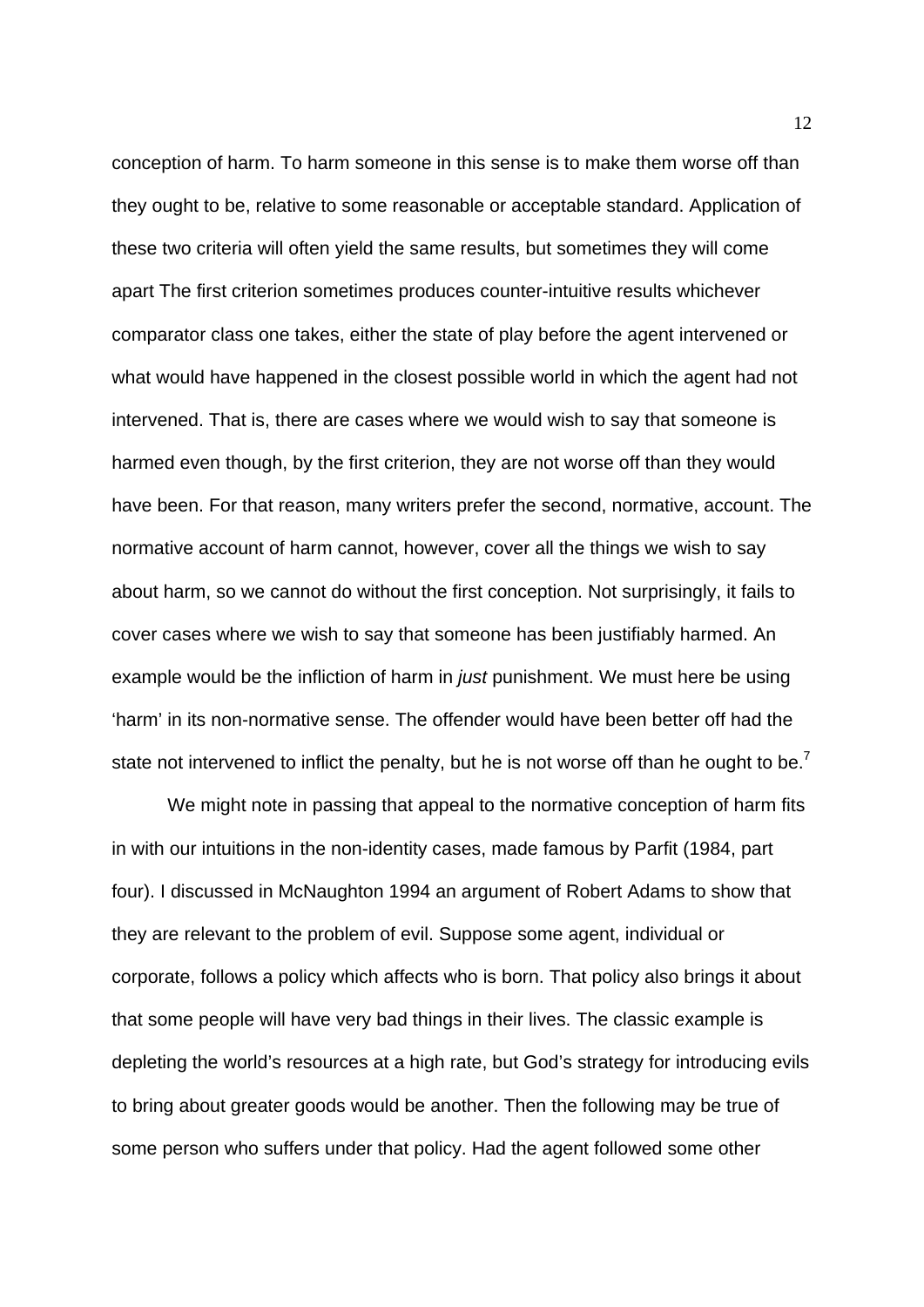policy, which would have prevented anyone's life from falling below an acceptable level of hardship, then the person who currently suffers under the policy would never have been born. Suppose that person's life, though pretty wretched, is just worth living. Then, on the first criterion, he has not been harmed, since had the policy not been followed he would not have been born, and he has a life worth living. But our intuition seems to be that those who suffer under that policy do have a complaint. And the complaint seems to be that they have been harmed, because they have been exposed to very bad things. The second, normative, criterion of harm might make that complaint intelligible. The complaint would be that they are worse off, not than they would have been, but than they ought to be.

If we hold that it is *pro tanto* wrong to harm, then it looks as if we must be employing the normative conception since, as we have seen, one can act in a way that will adversely affect the interests of another, according to the first criterion, without doing something that counts in the least against doing it, as when one honestly wins a fair competition. If we adopt the normative conception then we need to determine what standard of treatment is appropriate, suitable or required. In many cases, standards are determined by social role. There are things we all have a right to expect from doctors, teachers and carers - not that they give us the best education or care (though we hope they do) - but that they give us a decent standard of education or care. If they fall below that standard and we end up being worse off than we can reasonably expect, then we have been harmed. There are, however, reciprocal rights and duties which are held to be independent of social role. Classically, we have certain natural rights not to be treated in certain ways. These rights stem from our natures (hence 'natural'). Each agent is worthy of individual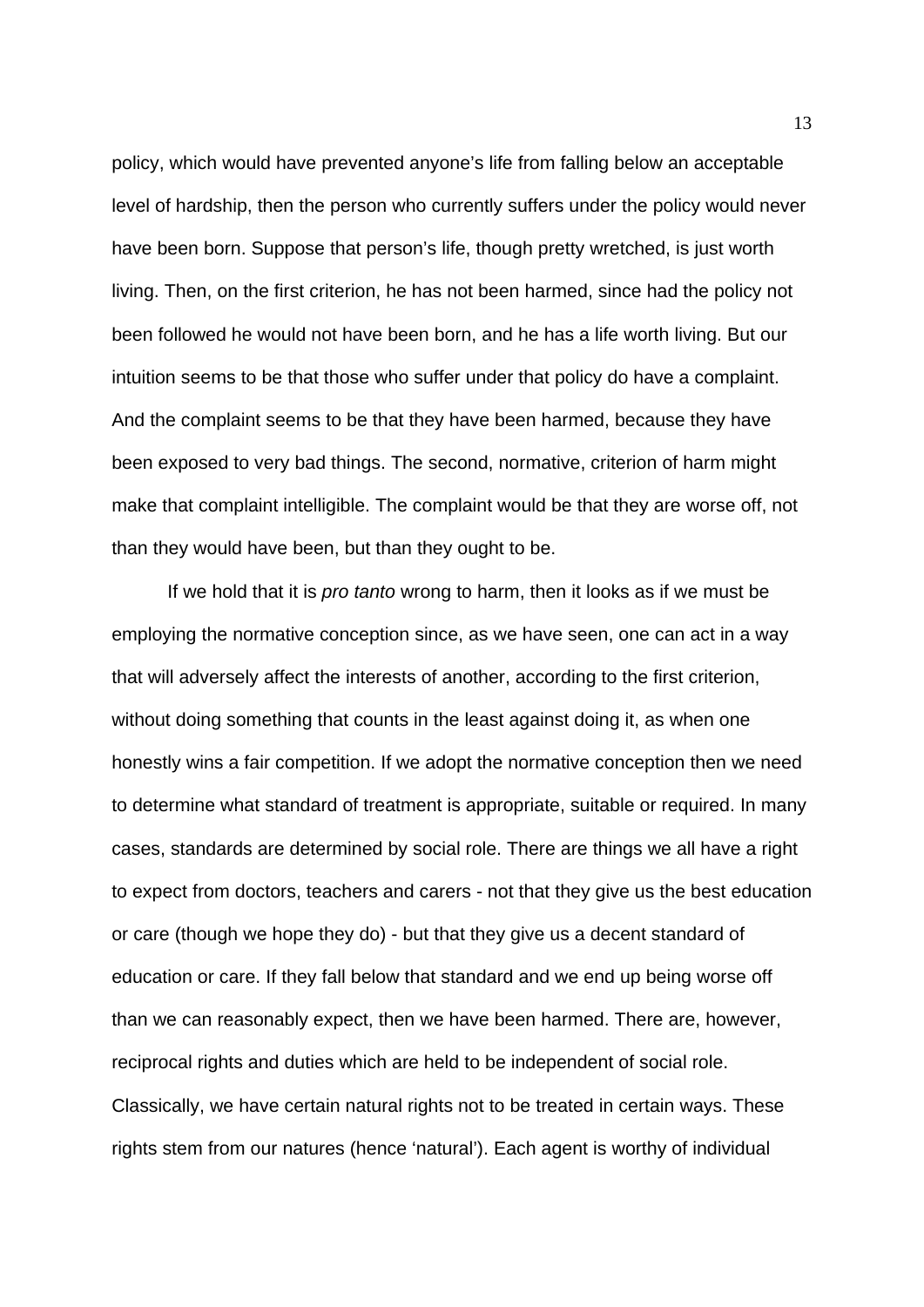respect, and the duty to respect those rights is incumbent on all moral agents, irrespective of their social role. On this view, if God creates agents then, as a moral agent himself, he must respect the natural rights of his creatures. I do not have a fully worked out theory of natural rights, still less of rights as a whole, nor do I have a complete list of natural rights, but they standardly include rights not to be physically and psychologically damaged in serious ways. That the person abusing our rights is acting in a good cause is not sufficient to justify the abuse.

Some philosophers, following Bentham, think that talk of rights is nonsense and talk of natural rights nonsense on stilts. But Swinburne is not one of these. He is happy to talk the language of rights, and even of absolute human rights (1998, 228). How then can God have the right to act in ways that, were a human being to act thus, would constitute abuse of human rights? Swinburne's reply appears to be that all rights not to be harmed (except the right to be given a life that is overall good) are contingent on the social roles occupied by the respective parties, especially on whether they stand in the relation of dependent to carer. Carers have rights over dependants that non-carers lack. The more they play that role, the more they have the right to do things to dependants that it would be wrong for others to do. God, as the total carer, has the right to subject us to many things that no human carer has. The right not to be seriously damaged turns out to be one that does, after all, depend on social role. I have that right against all other agents, except against a total carer on whom I am totally dependant for everything I have, including my life. Since no human could occupy the role of total carer, we might think this is a right I have against all agents, irrespective of social role, but that would be an (understandable) error.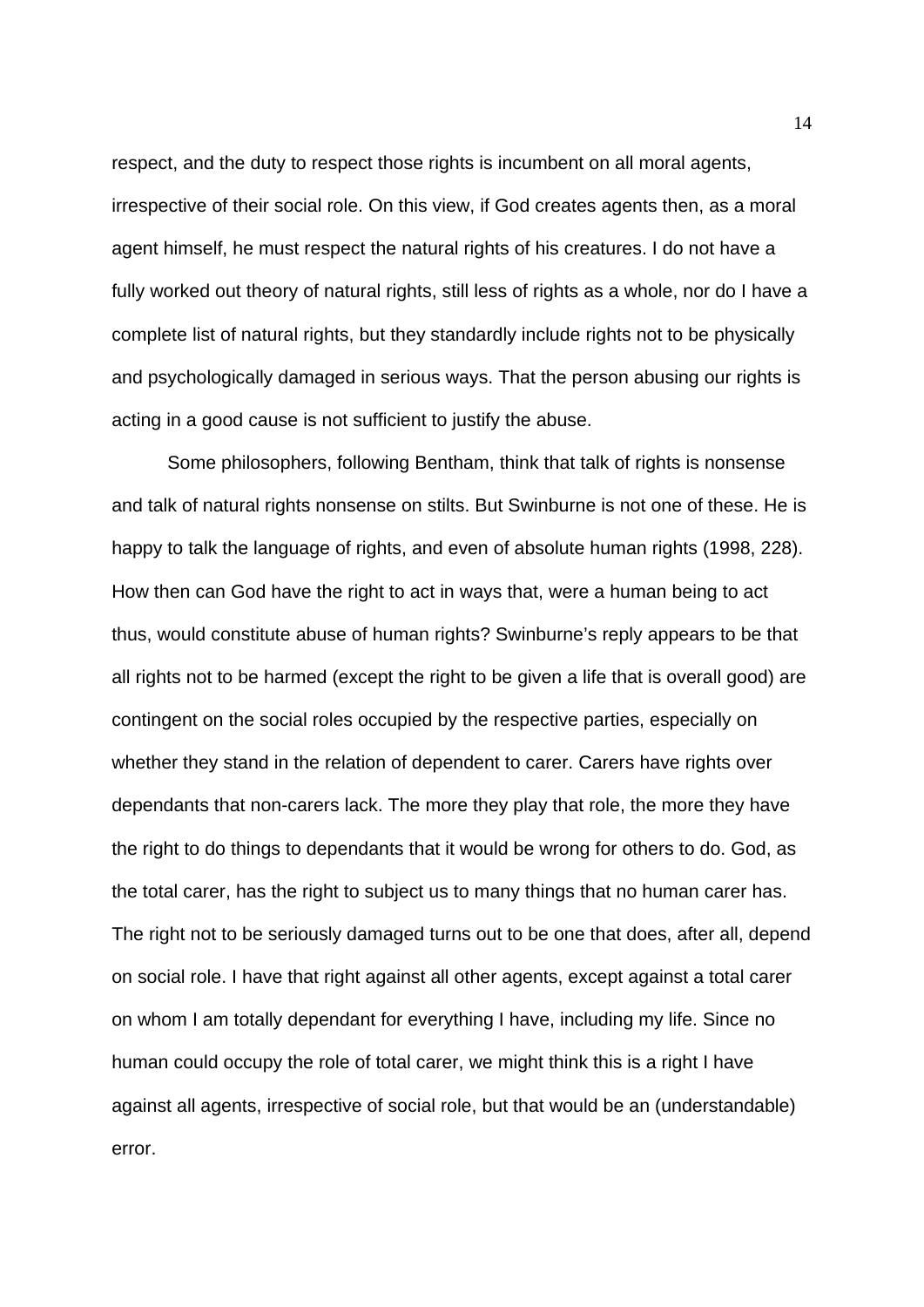Before looking at Swinburne's argument in detail, we might note that this approach looks implausible. For carers, as Swinburne acknowledges, have duties to their dependants, as well as rights over them. They have responsibilities to do *more* for their dependants than do others who have no duty of care. We would expect them therefore to be obliged to treat their dependants at least as well as a non-carer ought to treat them, in terms of respecting their natural rights. Indeed, carers typically have the duty not only not to harm their dependants themselves but to protect them from being harmed by others.

This last point enables me briefly to address an issue I have so far omitted to mention. There are two kinds of evil: natural and moral. Is the complaint that God has no right to inflict horrendous harms on us directed at one or both of these evils? God merely *allows* moral evil, whereas he *inflicts* natural evil. Two arguments might be adduced to show that God is not violating our natural rights by allowing moral evil. The first, which Swinburne mentions, is 'that while *A* may have a right to *x*, and so everyone including *B* has a duty not to deprive *A* of *x*, it does not follow that everyone has a duty to interfere to stop *B* depriving *A* of *x*' (1998, 229). One may not only have no duty to interfere, but in some cases no right to, because you would be interfering in an area for which someone else has primary responsibility. I agree. But it is not clear that Swinburne can appeal to this argument to show that God may have no duty to interfere. For it is crucial to Swinburne's defence that God is a carer. And carers characteristically have positive duties to their charges, including the duty to prevent their being wronged. Since God cares for all, then nothing is outside the area for which he has responsibility.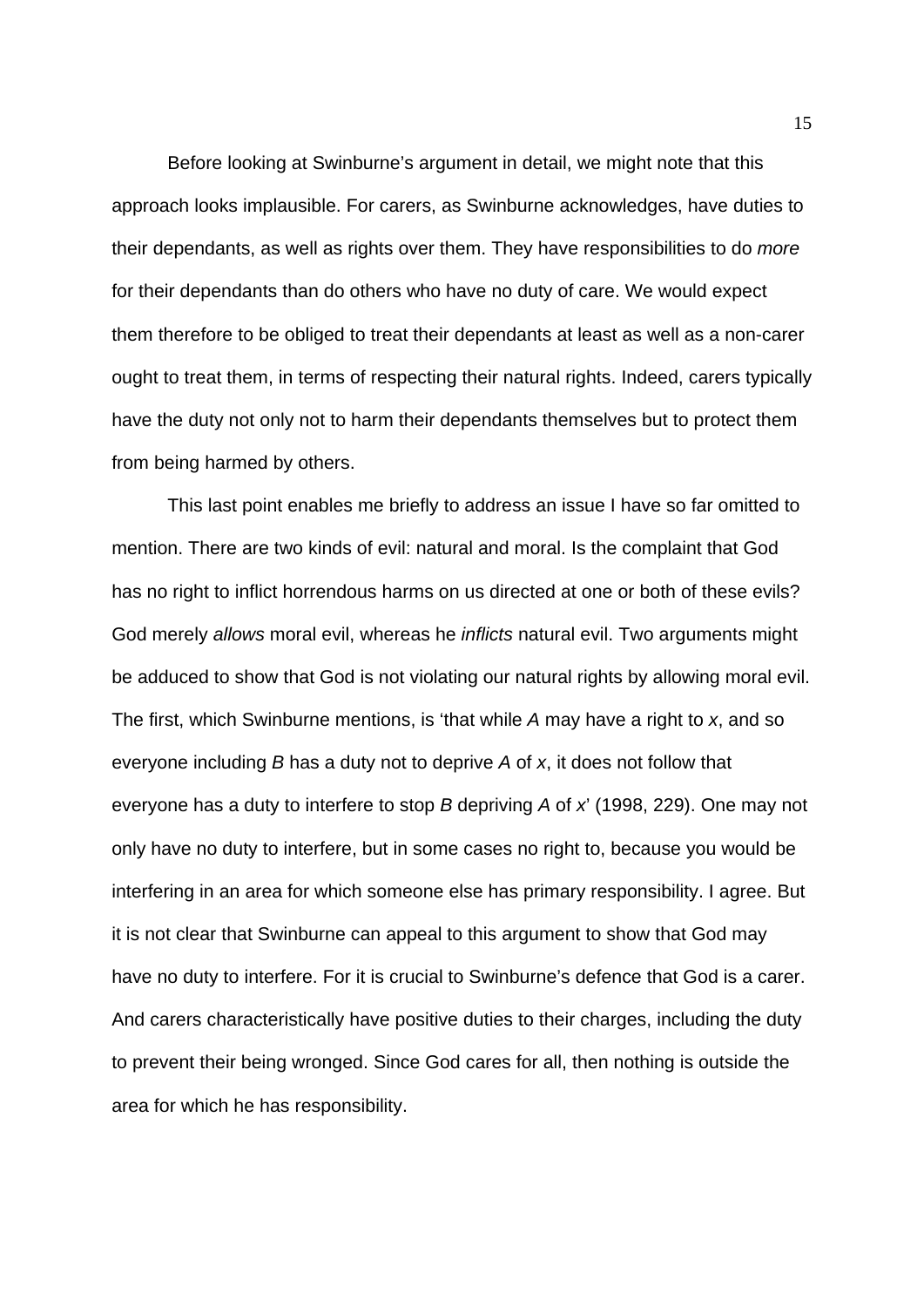The second argument, which Swinburne does not mention, appeals to the Doctrine of Double Effect. It does matter, it seems, in considering the moral quality of my action whether or not I bring about the harm as part of my plan. (It surely matters, in considering whether I am justified in sending my children to a public rather than to a private school, that any deprivation or suffering they incur is no part of my plan; it is intended neither as a means nor as an end.) I have suggested (in McNaughton 1994, 336-340) that a proponent of the greater goods defence *might* be able to use it to justify God allowing moral evil since it is no part of his plan that people do wrong. Since Swinburne does not appeal to it I shall not discuss this defence further. I don't think that appeal to this doctrine would in any case meet the deontologist's complaint. For Swinburne claims that there are natural evils that God puts in the world as part of his plan. And some natural evils, such as diseases which cause prolonged agonising pain and disability, are horrendous evils. Thus the issue of God's right deliberately to inflict these evils on his creatures would remain. To put it more bluntly, creating a world in which children suffer long, painful and crippling diseases *is* to torture children. We will need powerful arguments to show that God has the right to do that.

We can now turn, finally, to examining Swinburne's argument to show that God has the right to inflict these evils for the greater good, provided that he ensures no one has a life that is not worth living. In what follows I shall consider only harm that happens during earthly life. Swinburne has another argument to show that God has the right to end our lives, which depends on a giver having the right to withdraw his gift, but I have not space to consider that claim here.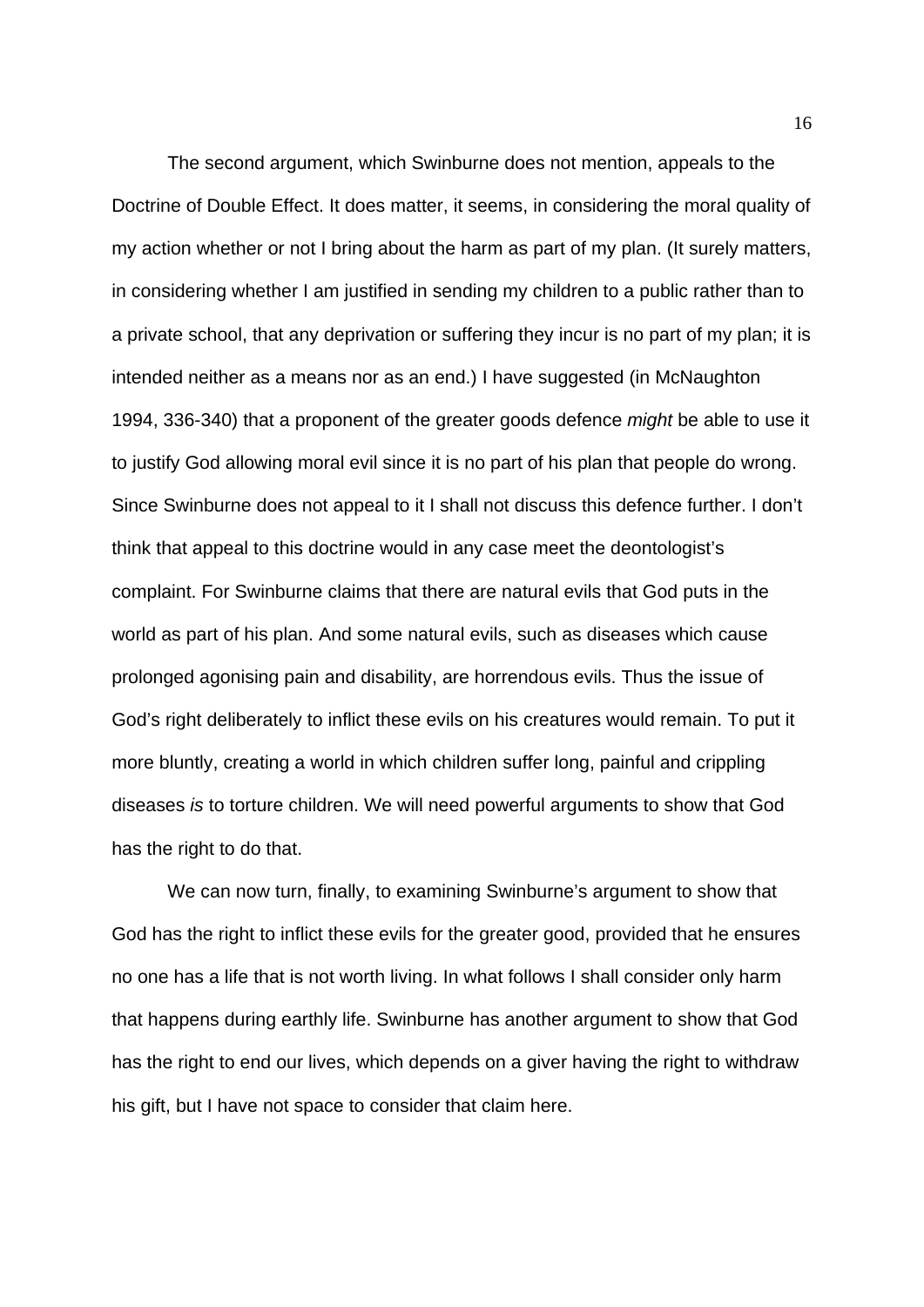Swinburne's argument appeals to the parent-child analogy. We don't generally have the right to interfere in the life of another person for either their own good or for the good of another. But things are different for parents in particular, and carers in general. As the child's 'source of being' (1998, 224) parents have duties to the child, to give her a good life, but also certain rights: rights to decide 'how she shall flourish' and also limited rights to expect obedience while the child is dependent. But God is much more our 'source of being' than any human parent, since he supplies everything that supports and nourishes us. Correspondingly, both his rights and his duties are much larger than that of any human parent. 'The greater the duty to care, the greater (if the duty is fulfilled) the consequent rights' (1998, 224).

I confess to finding this argument hard to follow. I attempt to sort out various strands in it below. However, and this is the crucial point, even if sound, this argument does not show the *extent* of God's enhanced rights. Human carers have very limited rights to inflict bad things on their charges. All this argument would show, unless supplemented, is that God has rather more rights of that kind, not that he has rights limited only by the duty to ensure that someone's total life is overall worth living. Swinburne does not, so far as I can see, supply the needed supplement. But is the argument sound? I shall look in turn at the duties of carers, the rights of carers, and the connection between them.

I begin with the duties of carers. Note that people can be dependant on others in two ways. First, they can lack the competence to make decisions for themselves. Second, they can be dependant on others for assistance of various kinds. Both kinds of dependance play a role in Swinburne's argument. Following Buchanan and Brock, he considers three models for the duties of carers in charge of those not competent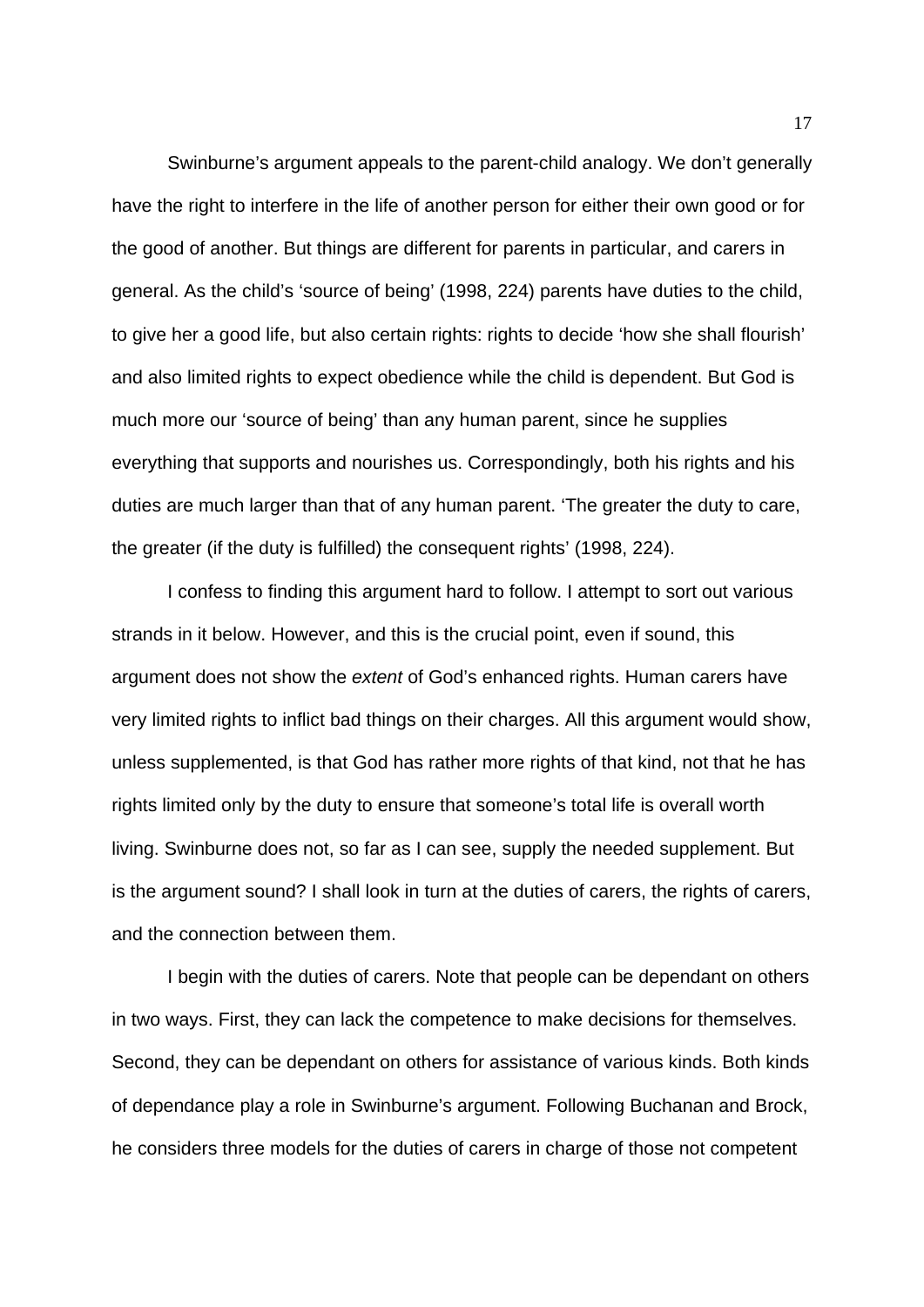to make decisions: advance directives, substituted judgement and best interest. The first two make sense only where the person was formerly competent and had some views on these matters. Given that the crucial issue, from the perspective of the problem of evil, is what kind of world with what sorts of creatures God should create, the first two criteria drop out as irrelevant, since God is in no position to consult us prior to creation. That leaves only the best interest criterion to guide carers, i.e. what 'promotes best what is objectively in the individual's own well being' (1998, 227).

However, in the very next paragraph, Swinburne, puts a gloss on the 'best interest' criterion in which he substitutes a quite different criterion. He writes: 'I need to stress that the duty to benefit, to promote what is objectively in the individual's best interest, is a duty to benefit on balance, overall' (1998, 227). But these are just different duties. The first requires me to do the best I can for you; the second (which we might call the overall interest criterion) requires me only to ensure that you come out ahead. If the financial trustee of a minor has a duty to act in the best financial interests of that minor then his duty is to make as much money on behalf of the minor as he reasonably can. A complaint that he has not done enough could not be fully met by pointing out that the minor was a net beneficiary of his action (in the nonnormative sense).

Swinburne claims that the overall interest criterion is what should govern God's actions in his relation to each of us. Apart from his failure to derive it from his starting point, the overall interest criterion is, I contend, a most implausible account of the duties of carers. Let me illustrate with the duties of parents. People who occupy the parental role, whether natural parents or not, have, I suggest, a number of distinct duties to their child, some of which depend on the peculiar needs and

18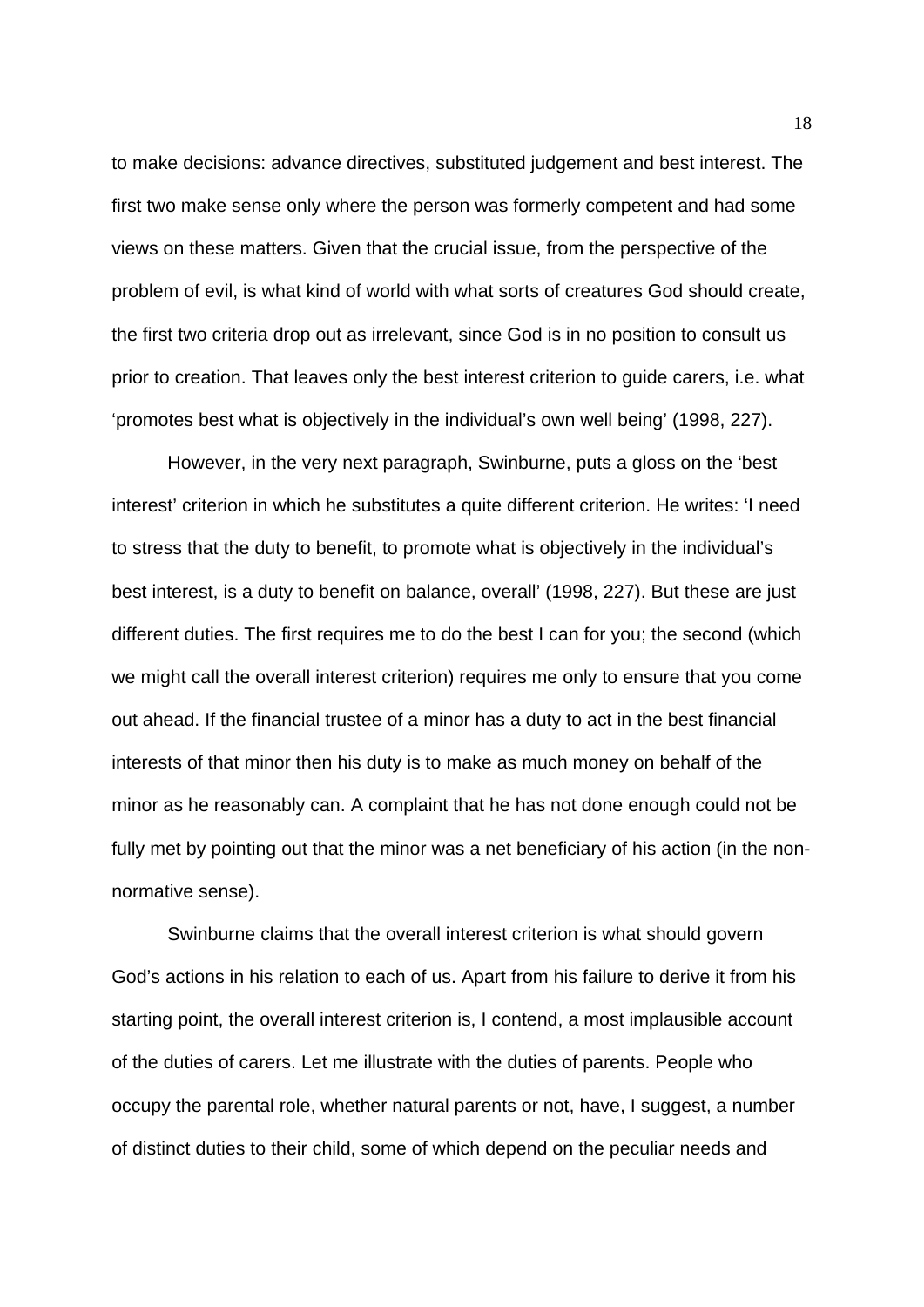frailties of children. They have duties to see that the child is provided with adequate food, warmth, shelter, comfort and affection, a decent education, good medical care and so on. They also have duties to ensure that the child gains a sense of right and wrong, develops a concern for others. And they have a duty, which they share with all other people, not to violate the child's human rights - a duty that is especially incumbent on them as carers. They also have a duty, as carers, to protect the child and to ensure that others do not violate the child's human rights. These duties are not best summed up under the heading 'acting so as to benefit on balance overall'. First, I have *no clear idea* whether I have 'benefitted my child overall', and neither, I suspect, does anyone else. But I do have a pretty clear idea of my parental responsibilities.<sup>8</sup> Second, if I chose not to carry out one of these duties, say the duty to educate, I could not escape criticism by claiming (supposing we could evaluate the claim) that the package I had given the child benefitted her overall. If resources are scarce, I may be forced to choose which duties to my child to fulfill. I may still give much to my child and might even be said to have benefitted him overall, but I will still not have carried out all my responsibilities, and that will be a matter of regret, though not, if I am rational, of remorse.

While these objections appear decisive against Swinburne's account of the duties of human carers, he might reply that the first one applies merely in virtue of our epistemological limitations. God will know whether or not someone has been benefited overall. But that is to assume, as I have been allowing the consequentialist to assume for the purposes of debate, that any difficulty we have with determining whether someone has been overall benefitted is merely a result of our limited cognitive capacities. I am not sure we can even make sense of this idea but I will not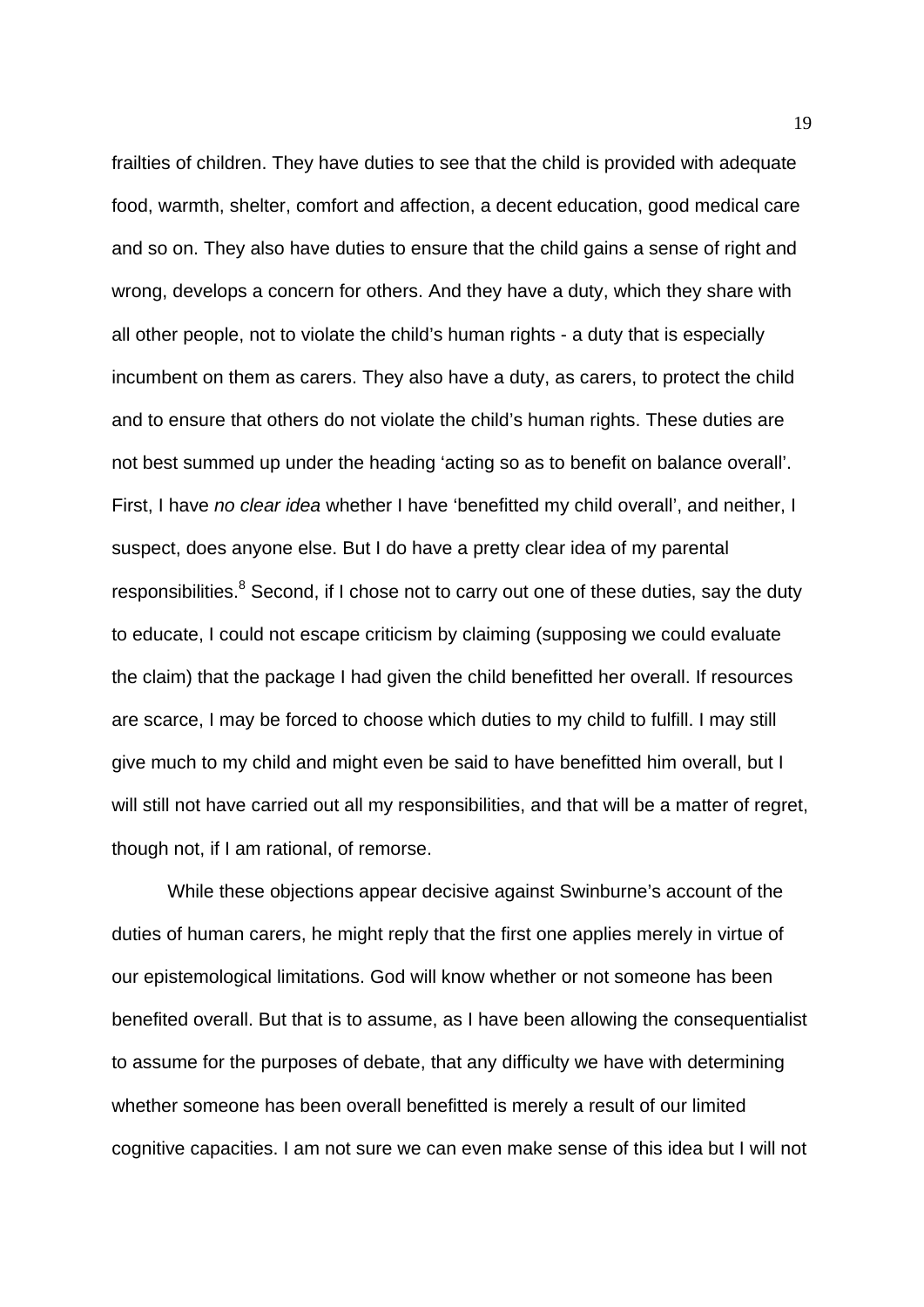press the point here. It is the second objection that I wish to press. If the duties of ordinary carers are best understood as fulfilling a number of obligations to their charges, rather than as securing an overall balance of benefit, then the analogy between human carers and God which Swinburne is pressing suggests that God's duties to us are best understood in the former way and not the latter.

The preceding discussion suggests that the best interest criterion is also not the appropriate way to capture the duties of carers. If we accept the best interest criterion, however, there is an argument elsewhere in Swinburne's work for suggesting that, in the special case of God, this entails only a sufficient interest criterion. This might explain his otherwise apparently unmotivated slide from one to the other. The argument concerns cases where 'for each of an infinite number of incompatible best actions open to him, there is a better, but there is never a best' (1994, 69). Here a rational agent, since he cannot choose the best, will choose a good one. It looks as if promoting the best interests of a human being are of this kind. However good a life God gave a human he could always give them some more. So reason requires him to give each person a good life, but there is no overriding reason to give them one amount of goodness rather than another. So the best interest criterion collapses into the sufficient interest criterion. Swinburne and I agree, however, that if it were wrong to make some kinds of world, then God would have overriding reason not to make such worlds, however much good they contained. The difference between us is, it seems, whether or not creating a world with horrendous harms does violate our human rights.

I turn now to the rights of carers. Swinburne does have a perfectly valid point in saying that the duties the carer has to the dependant are associated with certain

20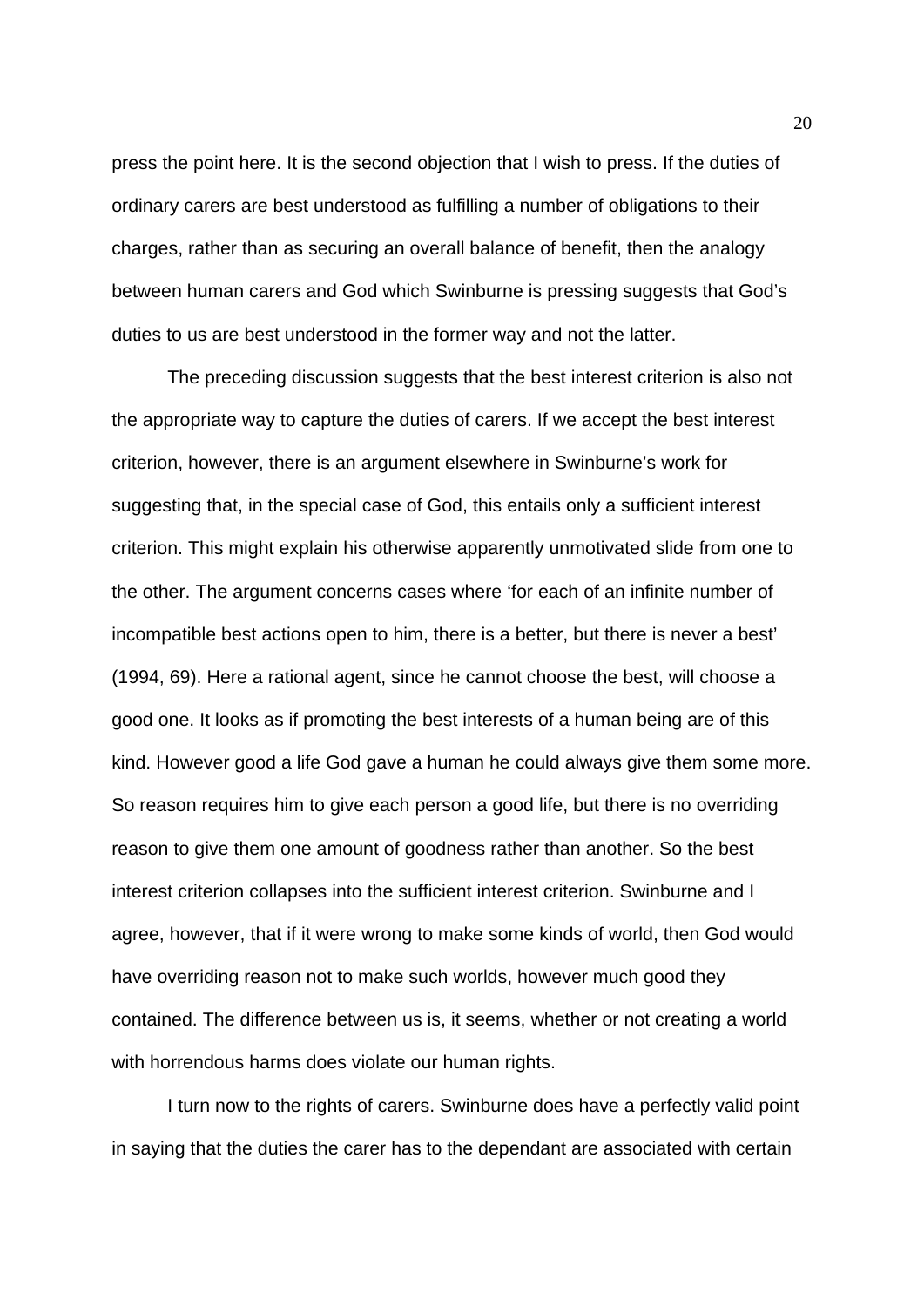rights which may limit how much the carer ought to, or even may, do for the dependant. Which of these rights apply to God? First, as Swinburne points out, there are limits to the amount of trouble and inconvenience to which the carer can reasonably be put to provide for the dependant. So the carer has the right to pursue, to some degree, her own interests and to arrange things so that the care-giving is not excessively onerous. This right, however, is irrelevant in the case of God (leaving to one side the Atonement) since the idea of God being inconvenienced or finding supplying good things onerous is absurd. Second, there is the right to expect obedience. In particular, there is the limited right to require any dependant to work for the good of others, especially others who are in the carer's charge. Third, the duties of carers to their dependants are limited by their other duties. In the case of human carers these will be not only to other dependants they may have, but to friends, employer, community and state. So they have the right, indeed the duty, to give less to one dependant if giving more would conflict with their duties to others. So 'I have the right to force an elder child to help a younger child cope with some difficulty when I cannot help her myself directly, in view of my duty to help the younger child' (1998, 228). And I have the right to foster the responsibility of the older child by giving him responsibility for the younger one. It may be good that I don't constantly check up on the older child. But there are clear limits to the delegation of responsibility. If I knew that the older child was seriously abusing the younger and did not intervene I would be a very bad parent. Fourth, provided I have fulfilled my duties to all my dependants I have the right, to some degree, to decide how much I shall give to each out of generosity. Fifth, I have the right to expose my child to some dangers and difficulties for his own good. I may allow and even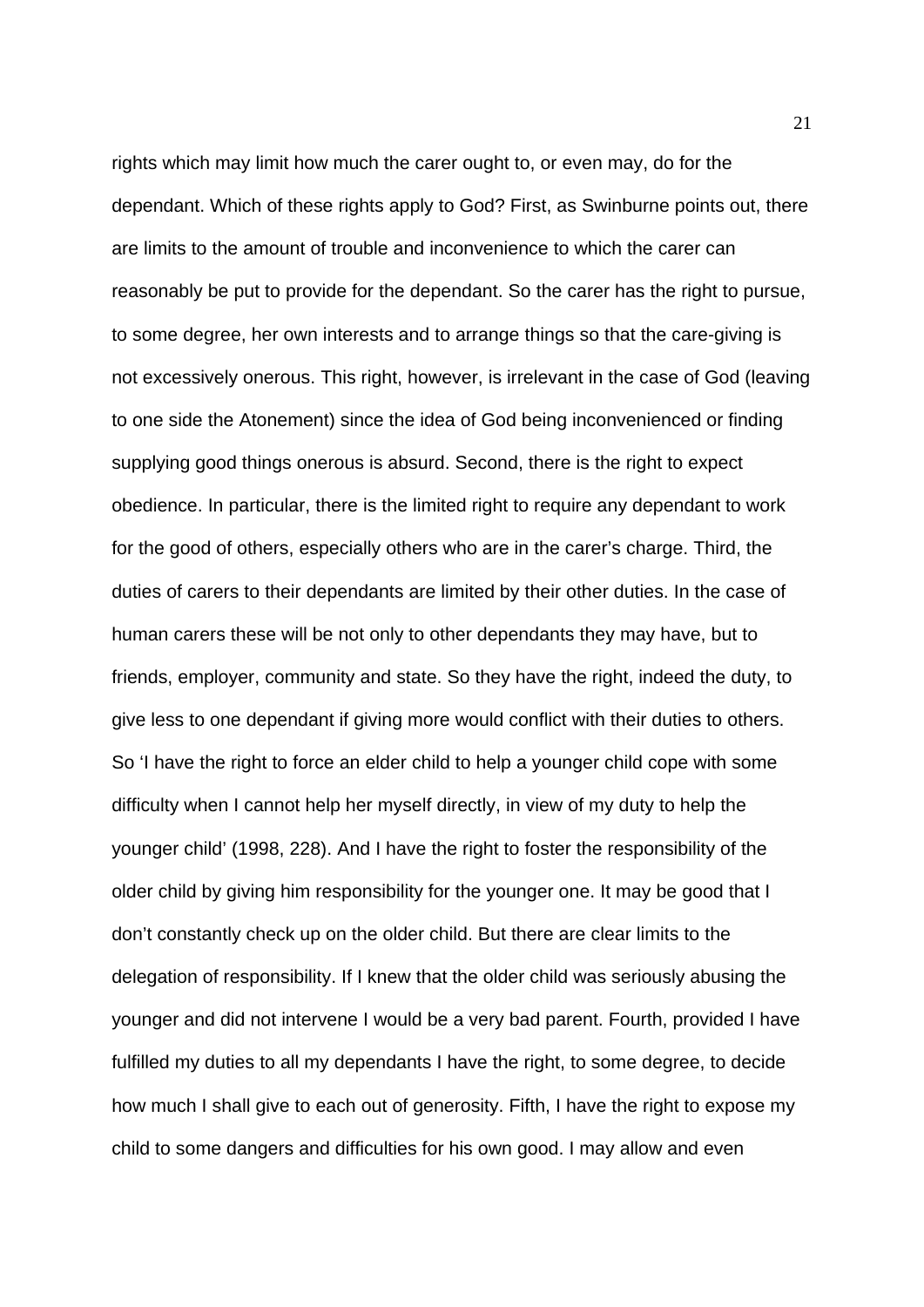encourage her to take some risks so that she can learn courage. Once again, this right is limited by my duty not to abuse the child. It would be monstrous, as Swinburne agrees, for me to handicap the child so as to give her the chance to learn fortitude.

As Swinburne has persuasively argued, there are goods, such as exercising compassion, that God can only give to some people if others suffer. But the right that anyone, including God, has to impose that suffering for the general good is, of course, limited by whatever general duties carers have. Nothing in our examination of the rights of carers so far suggests that any carer, including God, has the right say, to subject anyone to a terrible handicap even if that would make possible the goods of fortitude and compassion.

The success of Swinburne's argument hinges then, on his rather obscure claim that 'the greater the duty to care, the greater (if the duty is fulfilled) the consequent rights' (1998, 224). I consider three possible interpretations, under none of which does it turn out that God has a right to impose harms limited only by his duty to ensure that each of us is a net beneficiary.

Firstly, we can recognise that *A* may have a greater duty to care for some *C* than does *B*, in the sense that *A* is more responsible for ensuring *C*'s well-being than is *B*. So parents have more responsibility (at least in our society) than do grandparents for the welfare of children. Grandparents are allowed, to a degree, to pick and choose how much and when they will help. And Swinburne's principle, thus interpreted, seems plausible. The parents have more rights than grandparents about how the children shall be brought up. But now does God have even more of a duty to all of us than parents do to their children? On Swinburne's own view it would seem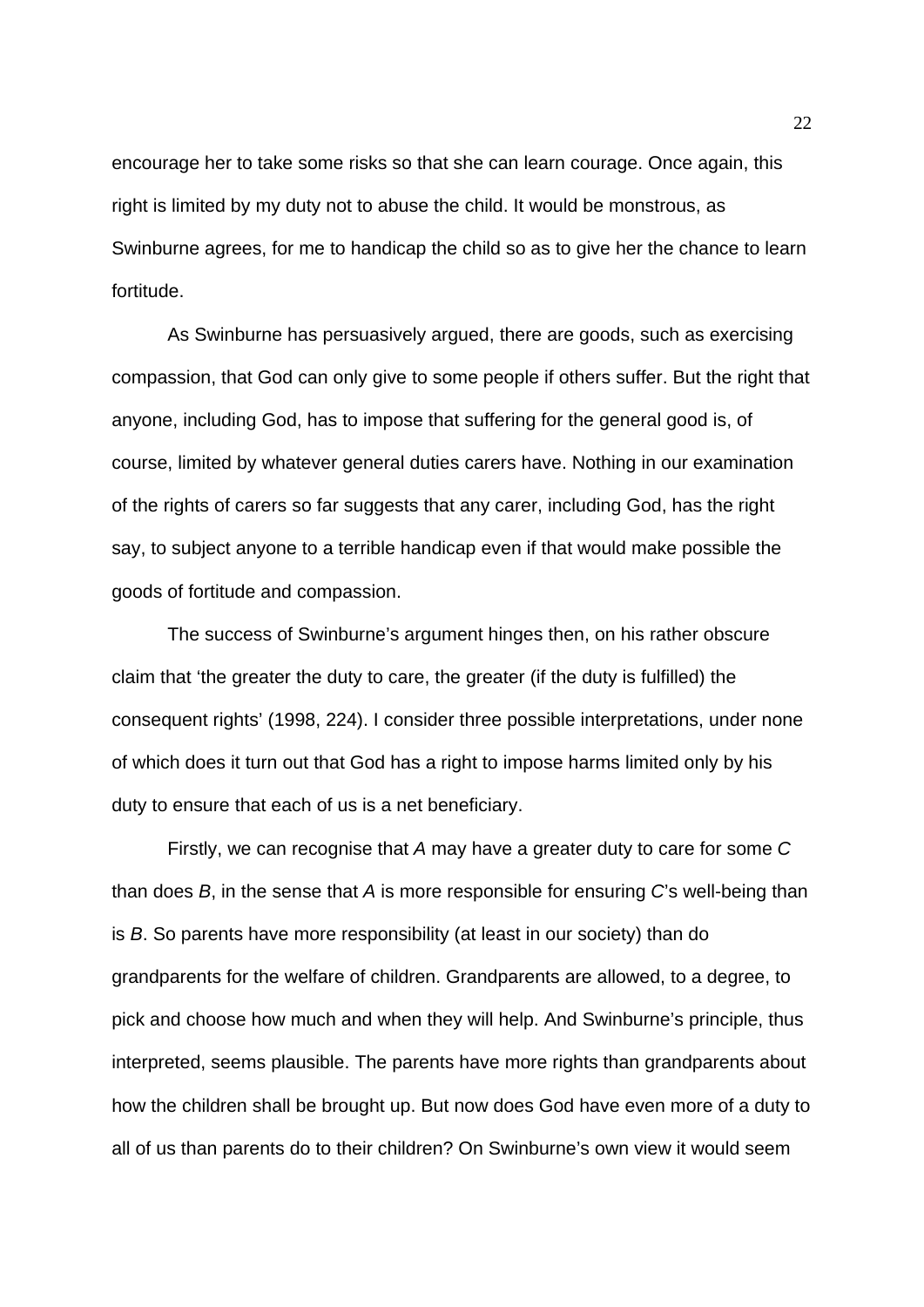not. For parents and God have the same duty on his view: 'the duty is a duty to benefit, overall'. On my view also, it is not clear that God has more of a duty to care for us than parents have to their children. He is, of course, in a better position because of his power to carry out his duty, but that is another matter.

The second and third interpretations require us to pay attention to a further strand in Swinburne's argument. God is held to have greater rights over us in virtue of providing more for us than any human possibly could. This he is able to do in virtue of his limitless power. 'Since God is so much more the source of our being than our human parents (who can only give us what they give us because God keeps them in existence and keeps operative the laws of nature which enable them to benefit us), he must, by analogy, have far greater duties and rights than they do' (1998, 224). Note that we have now moved to talking about people being dependent on God in the second sense; dependent for their existence and material welfare.

One way of reading this claim does not advance us much beyond the point just made, that God is in a better position to provide us with good things than are our parents because he is in control of everything. On this second interpretation, God has (in a stretched sense) a greater duty, not because he has a duty to care for us more than our parents do, but because he is able to give us things that our parents are in no position to give, because they lack the power. I don't think this is the correct interpretation of Swinburne's argument, and in any case, his principle seems false here. Rich parents may be able to give their children more than poor ones, but they don't seem to have more rights over their children thereby.

On the third interpretation, God's greater rights stem from the greater scope or range of his responsibilities. He is responsible for the upkeep and running of the

23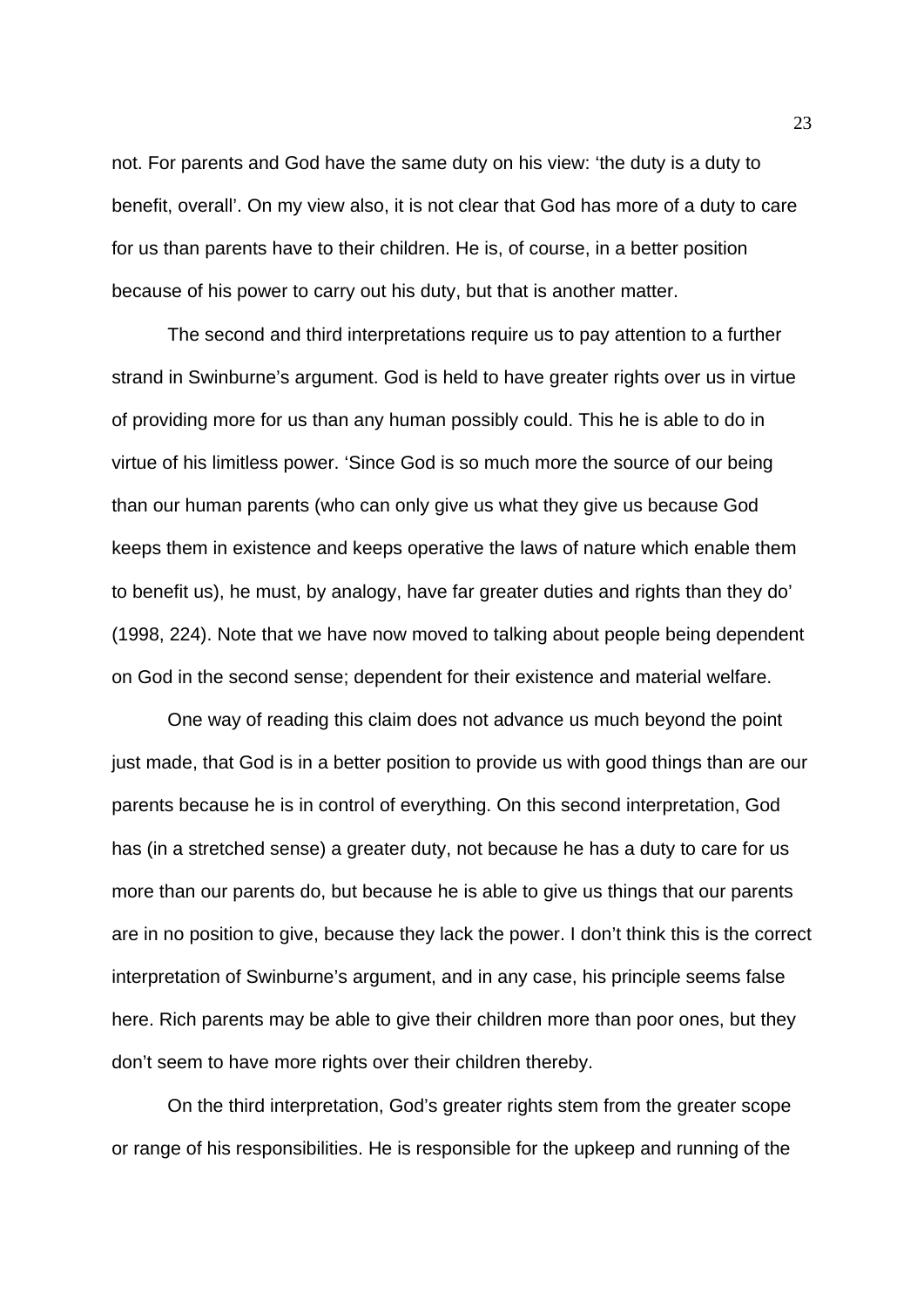whole universe from moment to moment. As the ultimate sustainer and guardian of the world he has greater rights than does anyone else to determine what will happen in it. An analogy here would be with the state. The state has much wider ranging responsibilities than does any individual. It organises defence, policing, health care, education, transport and so on. The state appears, in consequence, to have considerable rights over us; rights which might plausibly be held to be greater than the rights individual carers have over their charges, e.g. the right to conscript and, in time of war, to send people to their deaths. These are considerable rights, but I do not think they will help Swinburne's case. The state has these rights over us because it protects us against aggression, and thus needs considerable power to defend us. That it can demand much of us when the integrity of the community is under unjust threat does not show that it can violate human rights when no threat exists, simply to make available goods that would not otherwise be possible. Since the justification of the rights of the state lies, in great part, in its being the guarantor of our rights, its rights over us are limited by our basic human rights. The state may have greater rights than any individual in view of its wide responsibilities, but the justification and structure of those rights remains deontological in character.<sup>9</sup>

This has been a long and even tortuous discussion. We are now in a position to pinpoint the precise issue between my view and Swinburne's, but before doing that, I need to deal with one more argument he offers to show that God's rights are only limited by the principle of sufficient interest. We have seen that, though we have no right to harm people seriously even for the general good, they may have the right to sacrifice their welfare for the general good. So one way of putting the complaint against God is that he is, as it were, pre-empting any self-sacrificial decision by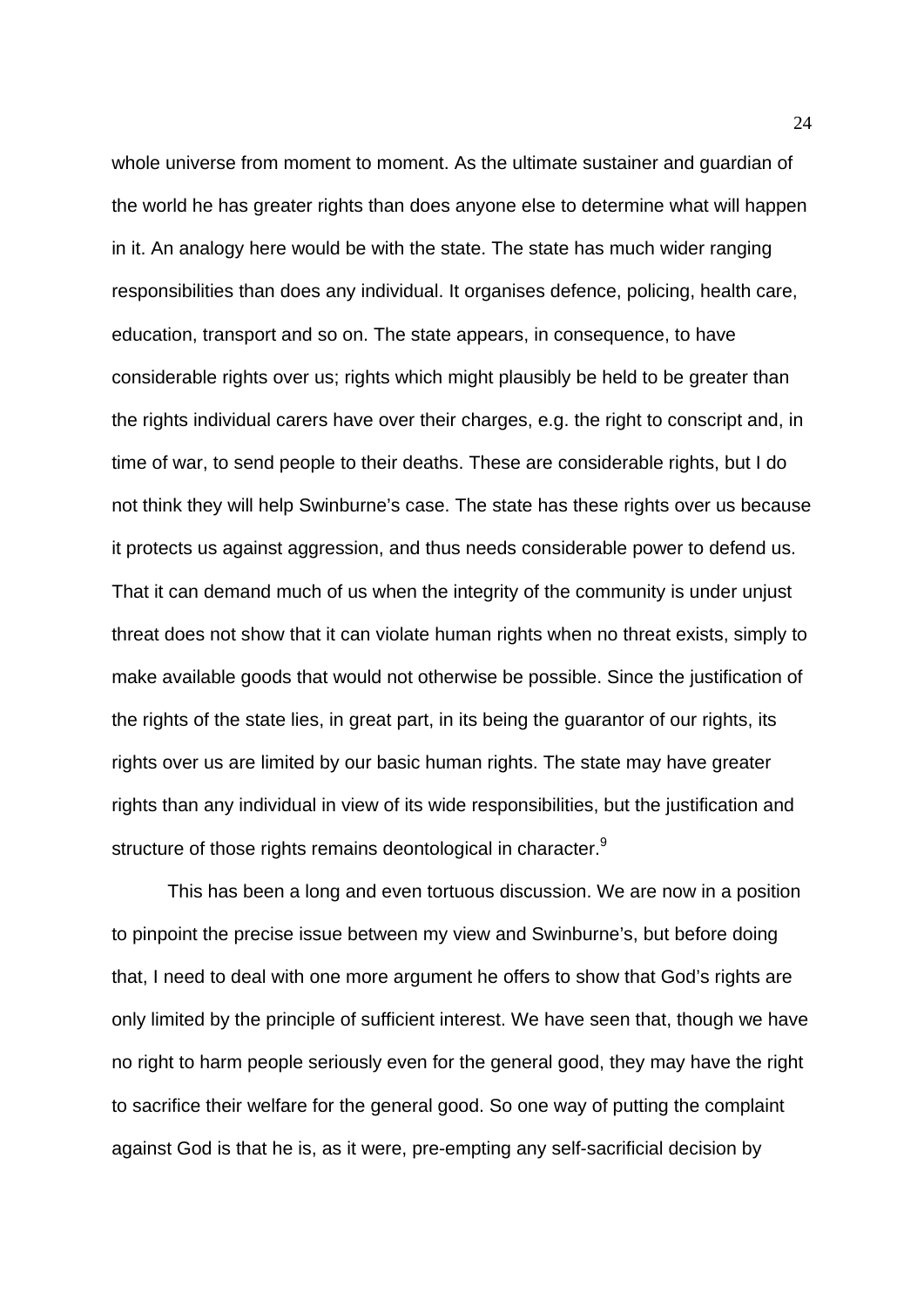creating us in a world where we have no choice but to suffer in order that greater good may come about. Swinburne points out that this appears to violate a principle against enforcing unselfishness without consent which Swinburne himself endorsed when discussing the duties of carers. The principle is that 'carers cannot take on behalf of a dependant unselfish decisions, in the sense of ones which lessen a dependant's well-being from what it would otherwise be' (1998, 231). Swinburne argues, in rebuttal, that God is not in breach of this principle, because '"what it would otherwise be" means what it would have been in virtue of acts of other agents (animate or inanimate)'. But before God has created a world there is no fact of the matter about how agents would act.

I have two objections to Swinburne's response. He is, of course, employing the non-normative conception of harm in defining unselfishness. First, we might doubt whether, given that definition, his choice of comparison class is correct. If God can create us in more than one world, then we might think the appropriate comparison was with how our life would have been in other worlds in which God could have created us. Second, a non-normative account of unselfishness is unsatisfactory; it has to be given a normative construal. Roughly, someone is unselfish if, to benefit others, they make themselves worse off than they are required to be. I am obliged to walk one mile, but may unselfishly walk a second. Swinburne is surely correct to say that carers don't have the right to enforce unselfishness on their charges. Given this normative understanding of selfishness, however, it would seem that God does impose sacrifices which could not be *morally required* of people, though it might be supererogatorily good for them voluntarily to undertake them.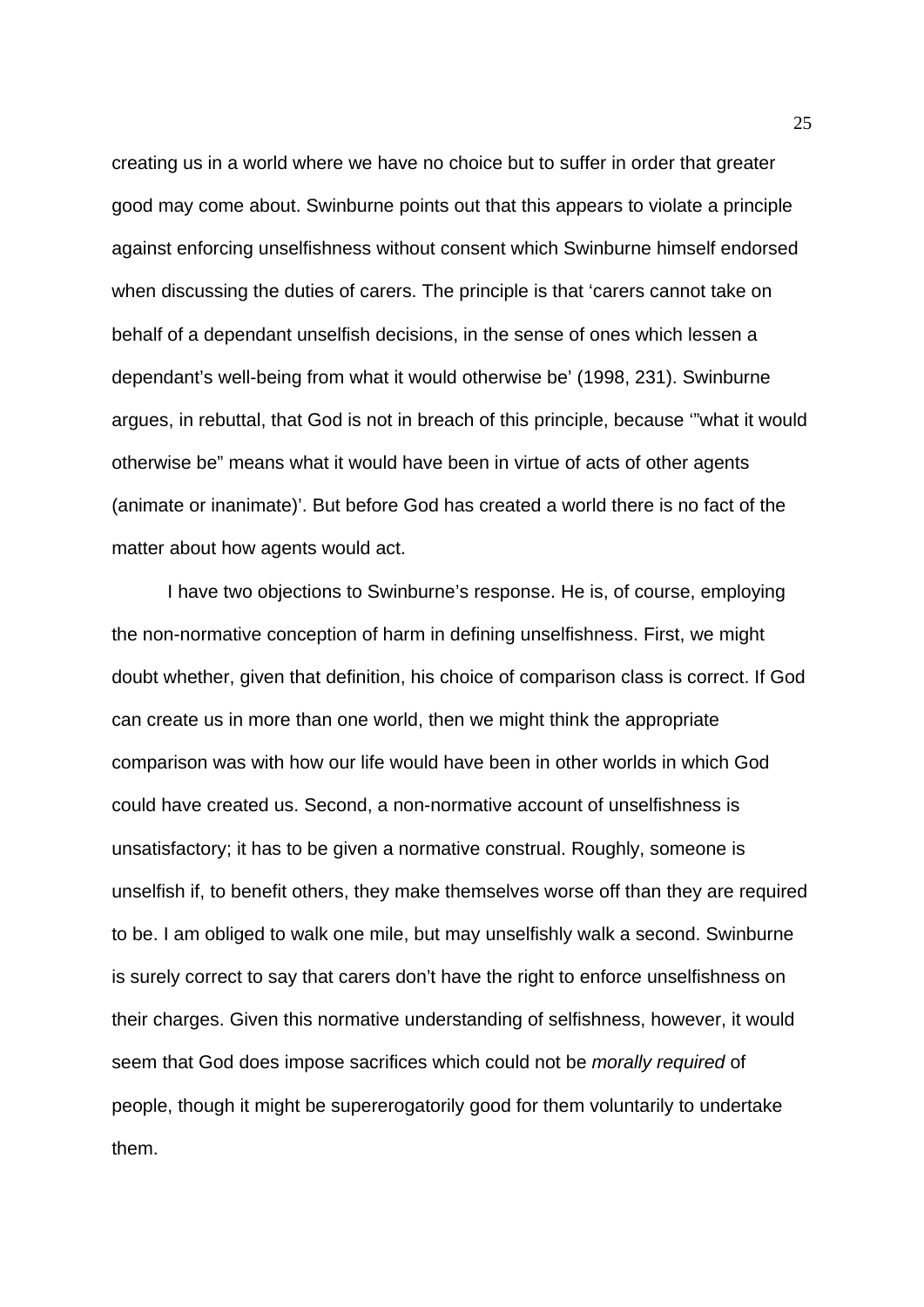Finally, I return to the point at issue between Swinburne and myself. Recall that the starting point for Swinburne's argument was that I don't generally have the right to interfere in someone else's life either for their own good or for the good of another. Why? Where other person is an independent adult the answer seems to be that I don't have the *authority* to intervene. What I may be proposing to do might be quite unobjectionable if done by someone in authority, but I am not in that position. Carers do have authority, to varying degrees, to run their charges' lives, in virtue of being given responsibility for their welfare. Some carers have more authority than others. The state has responsibility for running more things than a carer in an old people's home, for example. And the state has more right to interfere in our lives than such a carer. Now, and this is the crucial point, if the only objection to any interference in people's lives for their own or other people's good were that the person interfering lacked sufficient authority, then it is reasonable to assume that God would have virtually unfettered rights to interfere because he has unlimited authority. It is here that the remark about God being responsible for sustaining the whole universe is relevant. For who could have greater authority than the creator and sustainer of everything? I am entirely happy to concede God's authority. What I think Swinburne believes, and what I certainly deny, is that the *only* moral impediment to unfettered interference is lack of sufficient authority. Our human rights limit what even those in authority over us may legitimately do. Some interferences are wrong because the interferer lacks the authority to interfere at all or to interfere in that way, but not all. Some actions are wrong because they treat people in ways that it is unacceptable that anyone should be treated, irrespective of issues of authority. This interpretation of Swinburne explains what might seem otherwise puzzling. If it is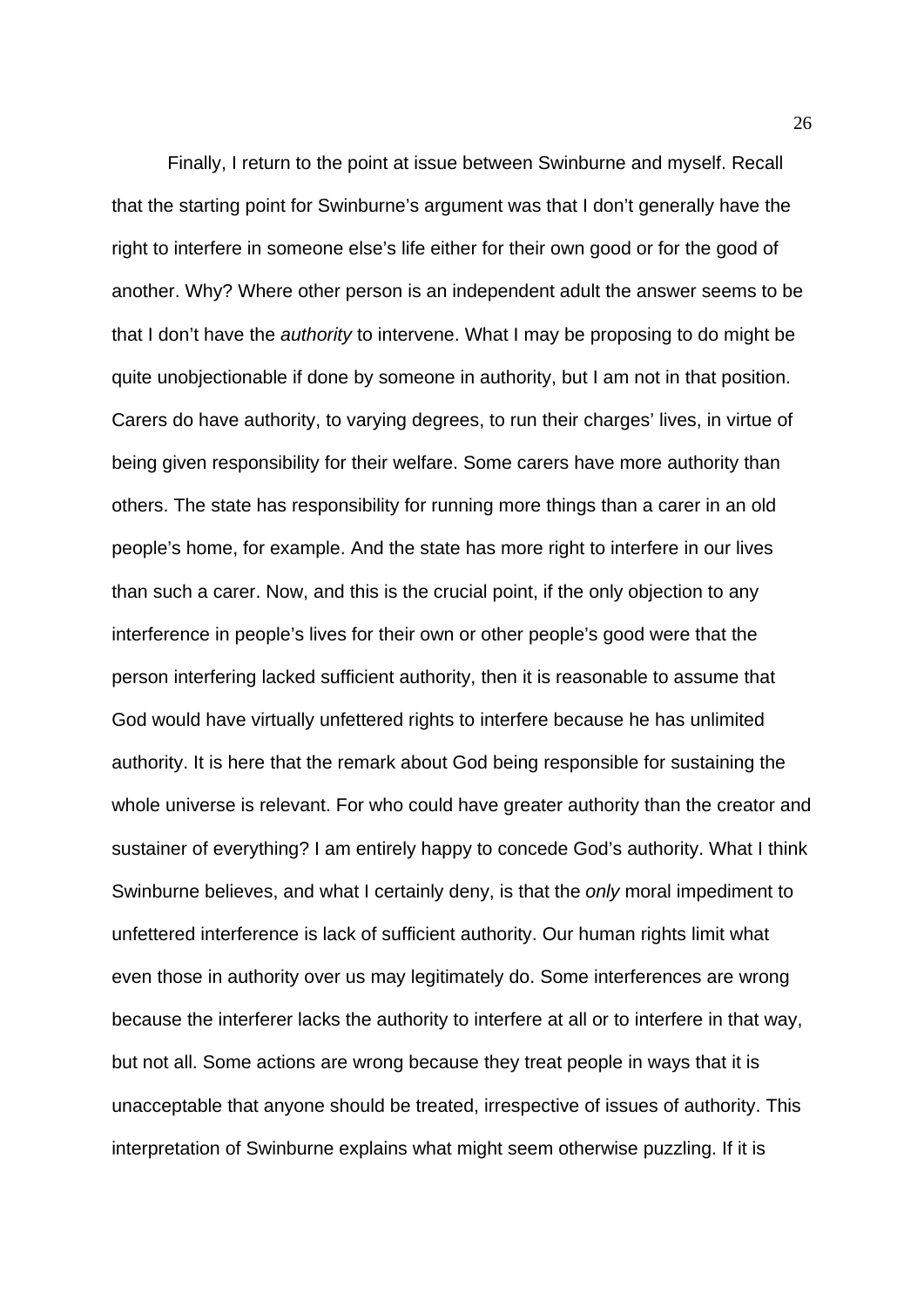wrong for us to harm others for good ends, how could God make it permissible and even obligatory by his commands? The answer is that for Swinburne the only reason why we may not do these things for good ends is that we lack the authority. Since God has that authority, he can authorise us. So the underlying structure of Swinburne's moral theory is much less deontological than might at first appear. This is made clear in his proposed amendment to Kant's famous second formulation of the Categorical Imperative: 'It is ... permissible to use someone for the good of others if on balance you are their benefactor, and if they were in no position to make the choice for themselves' (1998, 233).

I conclude that Swinburne has not shown that God has the right to impose serious harms to bring about the good for, while he has addressed the argument from authority, he has not addressed the argument from human rights. I want to conclude by drawing attention to the distance we have travelled from the favourite Christian analogy of parents and children with which Swinburne started his discussion. The model of parent and child is central to the Christian understanding of our relation to God, and for good reason. But God does not appear to treat us like a parent treats a child. No loving parent would treat their children according to Swinburne's 'modified' Kantian dictum, and deliberately inflict serious harm on her child for the good of others. The model to which Swinburne's argument from authority drives us is that of government and citizen. Or, better, a remote governor who has to a considerable extent left the governed to get on with running things, but will one day resume direct control himself.<sup>10</sup> God, as the governor of the universe, is unfettered in what he may do to us provided we are net beneficiaries. This is not a relationship which seems aptly characterised as that which exists between a *loving*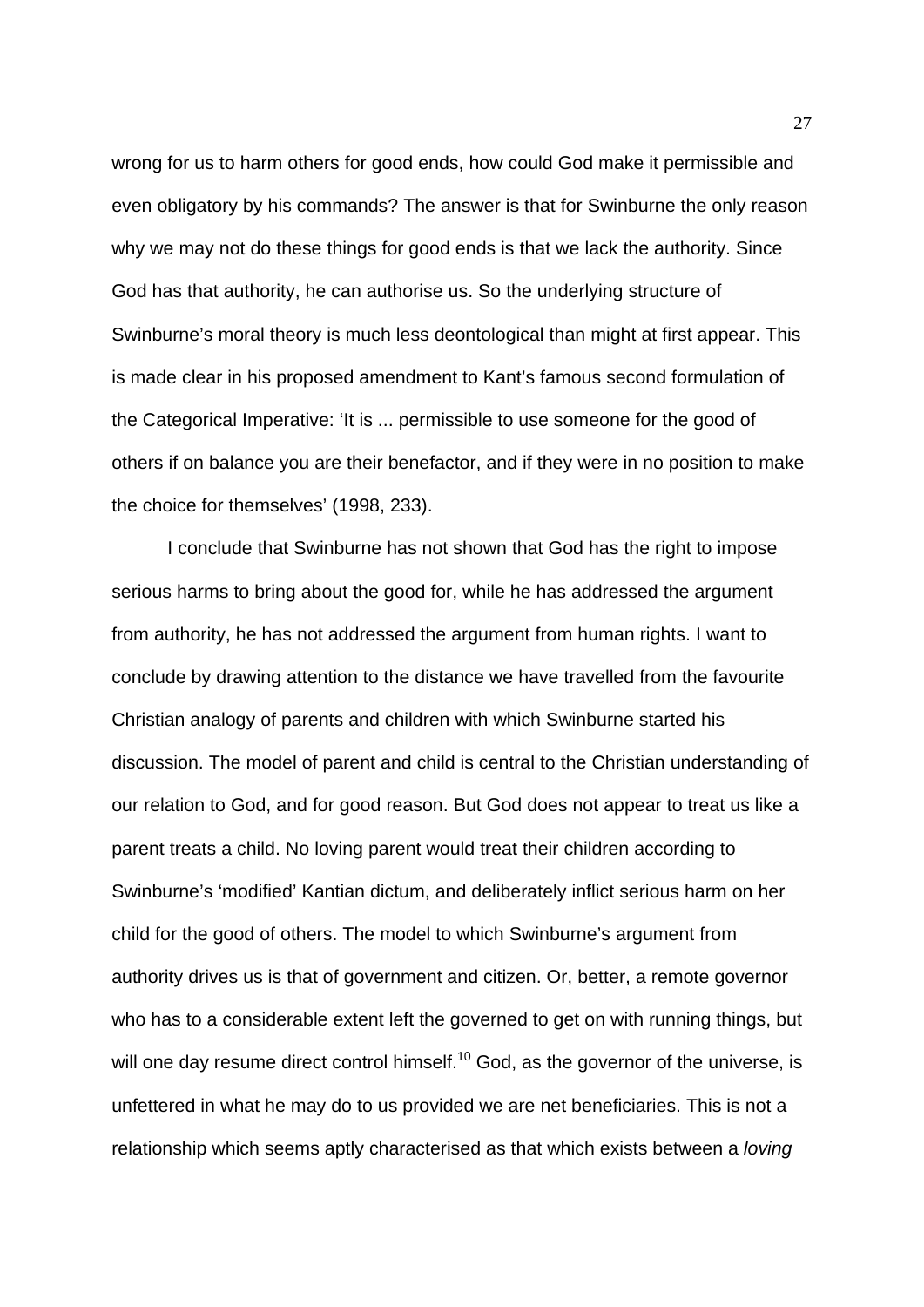parent and child. Yet the great message of Christianity is that God is love. Any solution to the problem of evil has to leave that central pillar intact.<sup>11</sup>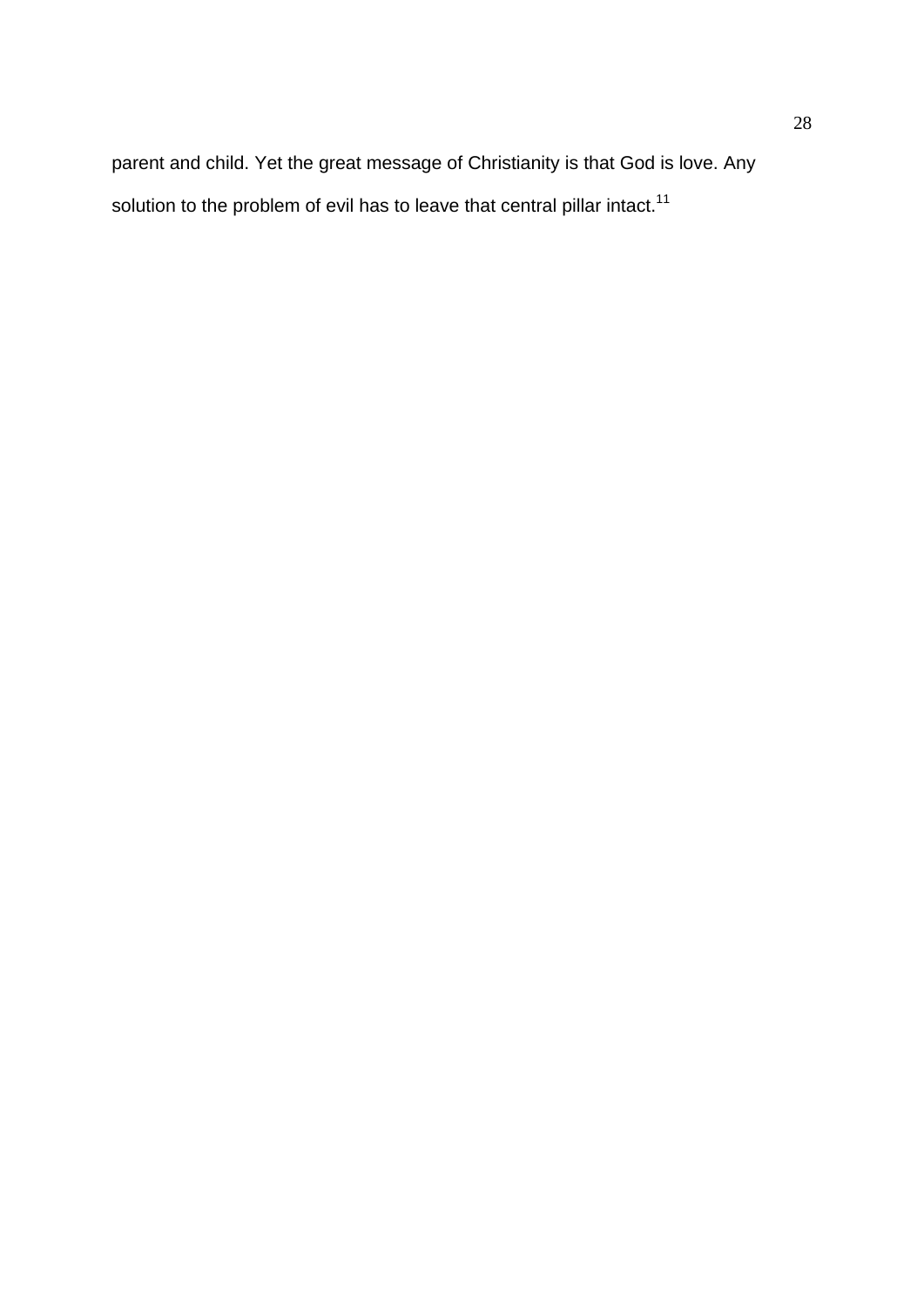## **Notes**

 $1$  To save space, all future references to Swinburne's writings will just give year of publication and page number.

 $2$  If we can sometimes wrong people by harming them, then they will also be harmed in being wronged. They will have two complaints, as I think Swinburne would agree (see 1998, 104).

 $3$  As we shall see, Swinburne now claims (1998, 224) that God has a greater duty to care for us than anyone else. However, I don't think this represents a substantive change of position, as I try to explain in the text. God's obligation not to harm us is very limited.

 $4$  The duty not to lie stems from an implicit promise (1998, 104).

5 I doubt that this is Swinburne's understanding of a moral principle of the form '*A-*ing is wrong'. I think that he understands a moral principle to state that acts of a certain kind are generally forbidden.

 $6$  I am grateful to Eve Garrard for pointing this out to me.

 $<sup>7</sup>$  I am very grateful to Stephen Wilkinson for letting me draw on material from</sup> chapter four of his forthcoming book.

<sup>8</sup> These points were forcibly made to me by Piers Rawling.

 $9$  I am grateful to Peter Byrne for pressing me to be clearer on the limits of the rights of the state over its citizens.

 $10$  This model also has its place in the tradition, see e.g. Matthew ch 21, vv. 33-40; ch 22, vv.2-7; ch 25, vv. 14-30. My point is that the models are not only very different but appear incompatible.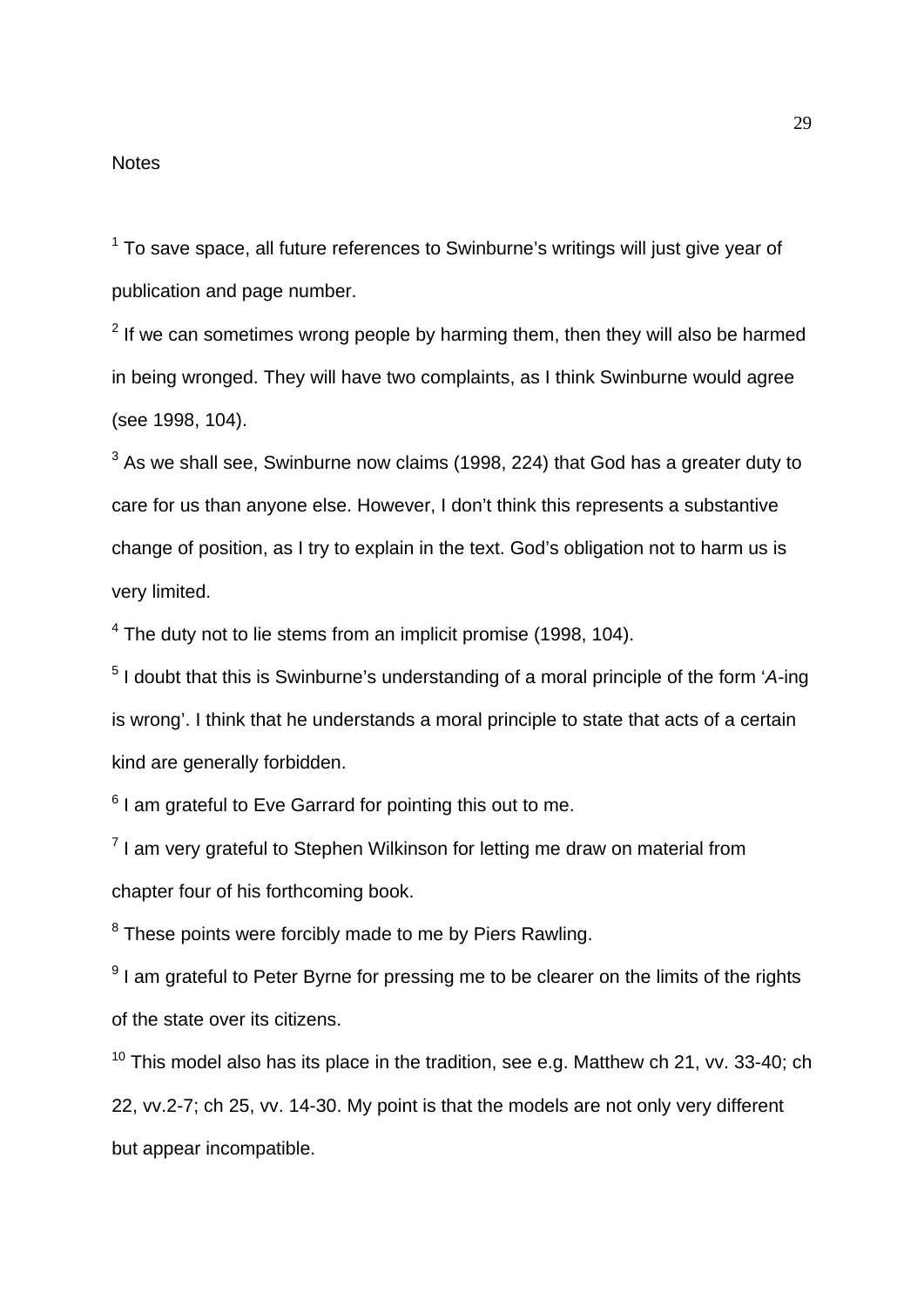<sup>11</sup> I am grateful to Peter Byrne, Eve Garrard, Piers Rawling, and Stephen Wilkinson for helpful comments on an earlier draft of this paper.